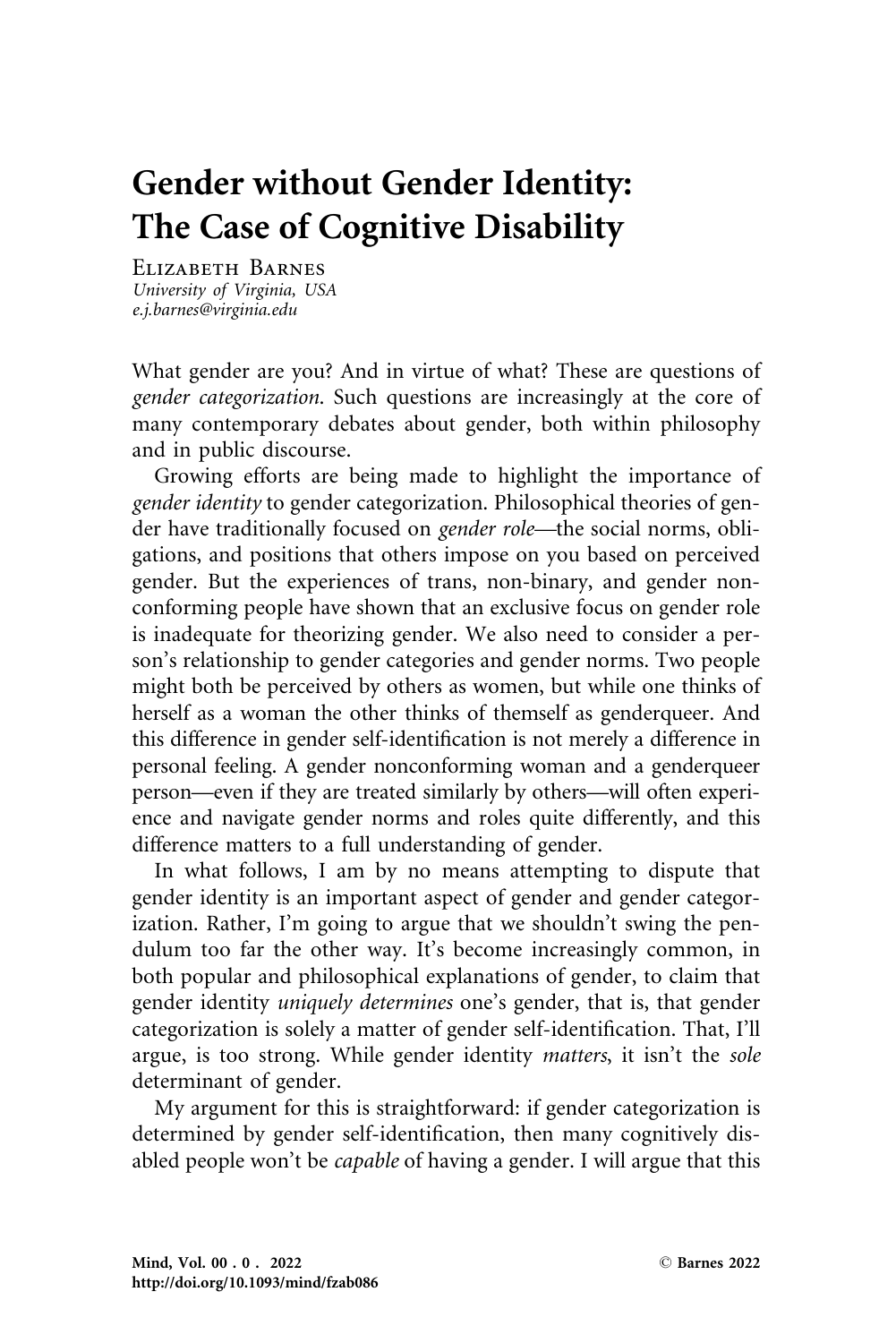is unacceptable. And I think the reasons for this show us interesting things, both about what's required for a successful theory of gender and about how cognitively disabled people are often marginalized in philosophical discussions.

## 1. Gender categorization

The question of which people should be classified as which gender is one that matters philosophically, politically, and practically. I'm going to call the practice of assigning gender to particular individuals in a context the practice of gender categorization.

There is a rich philosophical debate surrounding how to interpret gender categorization.<sup>1</sup> For some, gender categorization is a matter of the meaning of our gender terms [\(Saul](#page-27-0) 2012; [Diaz-Leon](#page-25-0) 2016). For others it is a metaphysical issue—a matter of figuring out what social kinds people belong to, or what positions they occupy in a complex social structure, or what socially salient properties they instantiate, and so on  $(Haslanger 2000; Asta 2018; McKitrick 2015)$  $(Haslanger 2000; Asta 2018; McKitrick 2015)$  $(Haslanger 2000; Asta 2018; McKitrick 2015)$  $(Haslanger 2000; Asta 2018; McKitrick 2015)$  $(Haslanger 2000; Asta 2018; McKitrick 2015)$ . And for others, it's a more overtly political question—a matter of figuring out how we can best use gender classification to promote justice ([Jenkins](#page-26-0) 2016; [Dembroff forthcoming](#page-25-0)). I will remain neutral here on these issues. My arguments target any account that says that gender self-identification uniquely determines gender categorization.

There are lots of different ways you might explain the idea that selfidentification determines gender categorization. You might argue that this is the best interpretation of our gender terms; you might argue that genders just are types of self-identification; you might argue that our political goals are best realized if we reserve terms like 'man' for all and only the people who self-identify as men; and so on. While interesting, these debates are not the target of the discussion here. My arguments target any view which has the result that gender selfidentification exhaustively determines how we ought to ascribe gender in a particular context.

Gender categorization is both ubiquitous and important. How people deserve to be treated, which people can access which spaces, which people have a right to particular legal protections, and so on—these questions all involve gender categorization. Moreover, if we want to fully understand the harms of *misgendering* [\(Kapusta](#page-26-0) 2016), we have to

 $1$  I discuss this literature in more detail in [Barnes \(](#page-25-0)2020)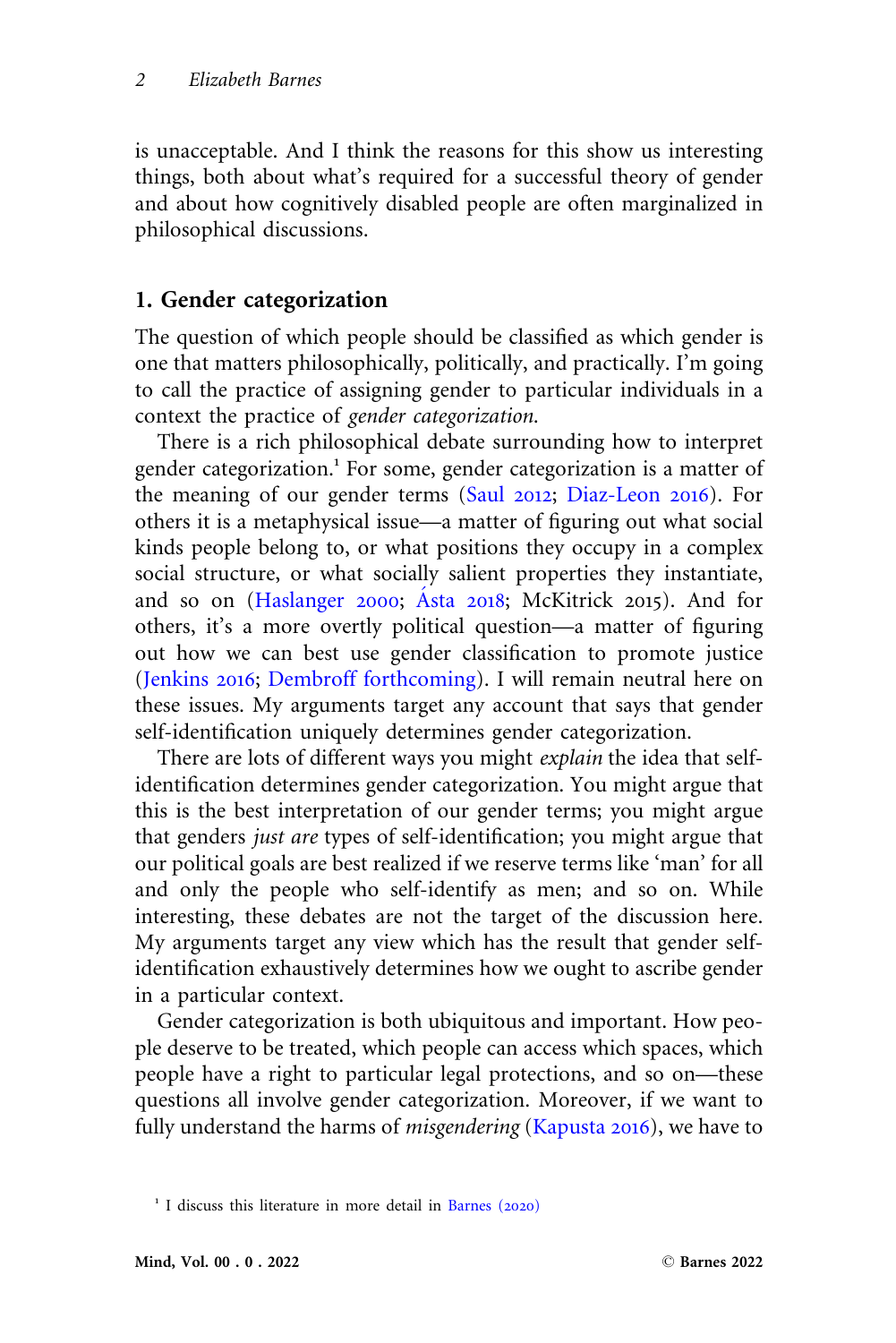have some way of saying what it is to apply gender correctly. We need an explanation of how gender categorization should be carried out in order to explain when it goes wrong.

### 2. Gender and gender identity

There's a rich philosophical literature arguing for the importance of gender self-identification but I'm not going to discuss that here.<sup>2</sup> I'm simply going to assume that gender self-identification matters to gender categorization and that gender self-identification is other things being equal, something we should defer to and treat as authoritative when considering gender categorization.

However, this leaves open whether gender identity *uniquely deter*mines (or is constitutive of) gender categorization. Deferring to gender self-identification typically involves taking a person's gender self-identification as a *sufficient condition* for gender categorization. Someone can be an x even if they don't dress or act as we expect xs to act, even if others don't typically interpret them as an x, even if they don't have the physiology most xs have, and so on—provided that they self-identify as an x. You can be a woman but regularly be assumed by others to be a man.<sup>3</sup> You can be a man but 'perform' gender in the ways we typically associate with women and femininity. You can have female physiology but be non-binary. To allow for this variation in social role, appearance, biology, behaviour, and so on, we need to say that self-identifying as an x is at least sufficient for being categorized as an x.

But this leaves open a range of options for how strong the connection between gender self-identification and gender categorization is. There might be other aspects of gender which are also sufficient conditions for gender categorization. Or there might be a family of gender-related features, none of which are individually sufficient (or necessary) for gender categorization but which, when had together, are jointly sufficient. And so on.

But despite this multiplicity of options, it's increasingly common, both in academic discourse and in broader media discussion, to see a particularly strong view taken: the view that gender self-identification

<sup>2</sup> See especially [Dembroff \(](#page-25-0)2019), [Bettcher \(](#page-25-0)2009), (2013), [Stryker \(](#page-27-0)2006), [Jenkins \(](#page-26-0)2016),  $(2018).$  $(2018).$  $(2018).$ 

<sup>3</sup> See especially Lori [Watson's \(](#page-27-0)2016) discussion of her experience as a masculine-presenting woman.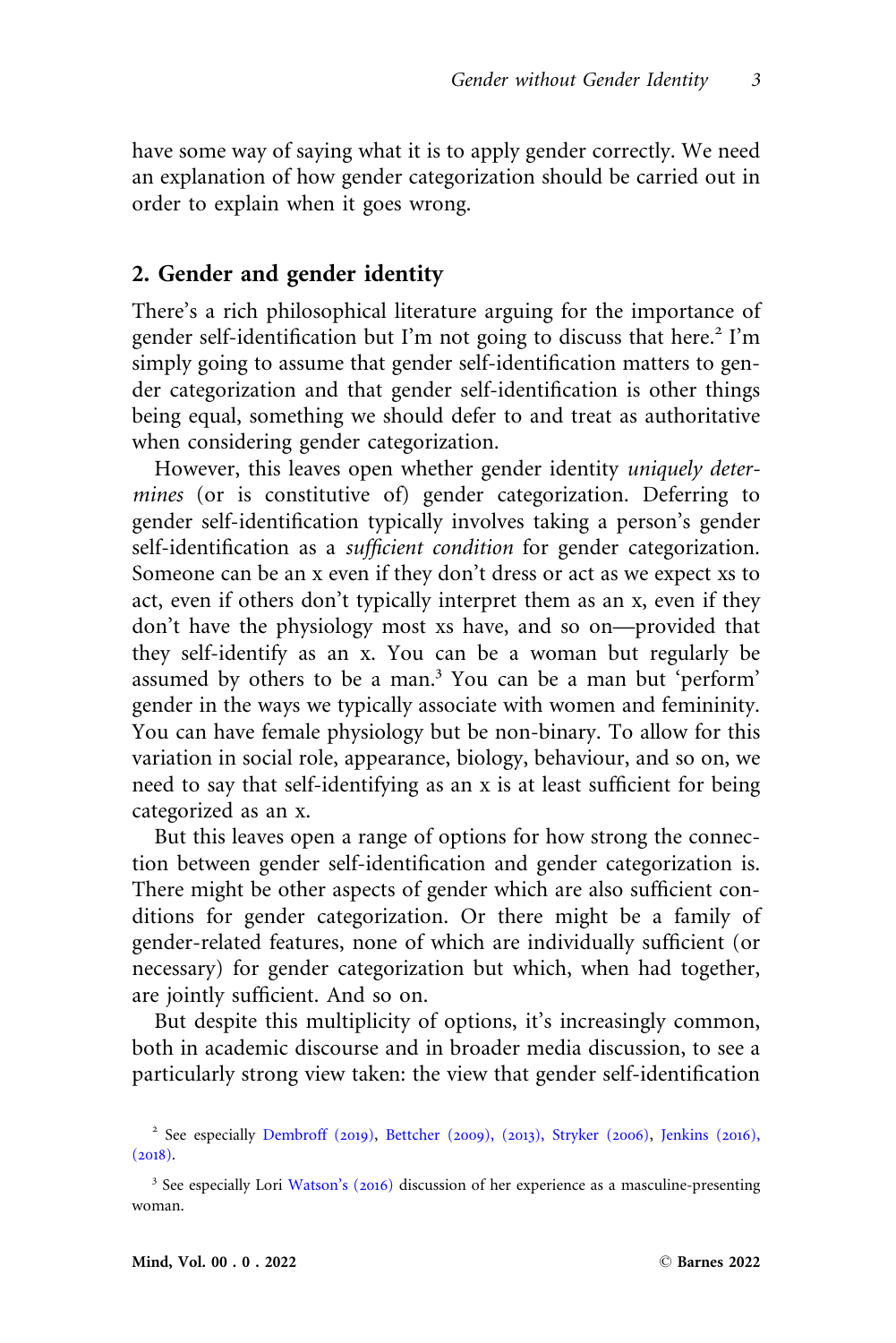is both sufficient and necessary for gender categorization. The feminist educational organization Our Bodies, Our Selves, for example, in their explanation of the sex/gender distinction, states that 'gender is often understood to refer to gender identity, meaning your internal sense of yourself as female, male, or other' ([Afriyic et al.](#page-25-0) 2014). Likewise, Teen Health Source explains that '[g]ender isn't about whether you were born with a penis\* or vagina\*, but how you feel about yourself' ([2020](#page-27-0)). Similarly, the psychology education and training organization Praxis, in their primer on sex and gender, says that 'gender isn't "what's between your legs", it's "what's between your ears"'. In other words, gender is how you think and feel about yourself, and how you behave or express yourself in the world' [\(Testa et al.](#page-27-0) 2020). And the National Center for Transgender Equality stipulates that their preferred practice is to use 'both the adjectives "male" and "female" and the nouns "man" and "woman" to refer to a person's gender identity'  $(2016)$  $(2016)$  $(2016)$ .

Similarly, contemporary philosophical accounts of gender commonly endorse the idea that gender self-identification is a necessary and sufficient condition for gender categorization. Susan Stryker famously says, for example, that 'a woman...is one who says she is—and then does what that means' (where 'does what that means' is determined by a person's own sense of preferred gender expression, rather than a correspondence to any particular social norms or roles) (2006, p. 10). In a similar vein, Talia Bettcher has argued for a 'sincere selfidentification' view of gender, according to which a person's sincere willingness to self-identify as a member of a particular gender is the sole determinant of whether they are a member of that gender (2009, pp. 111-112; 2013, pp. 240-241). Likewise, [R.A. Briggs and B.R. George](#page-25-0) [\(n.d.\)](#page-25-0) argue explicitly that the norm of making gender 'consensual' requires that sincere self-identification be taken as both a necessary and sufficient condition for gender categorization. And while Katharine Jenkins maintains that gender can usefully be understood both as a type of self-identification and as a type of social class, she argues that we should reserve our gender terms like 'woman', 'genderqueer', and so on, for all and only those people who self-identify as women, as genderqueer, and so on. (2016, p. 396).<sup>4</sup>

<sup>4</sup> Whether Jenkins' view ought to count as an identity-based view of gender categorization is thus quite a complex one. Her view in many ways presents an interesting middle ground between the strongest versions of identity-based views and social position views. Jenkins thinks that self-identification is necessary and sufficient for some (many) of our most salient practices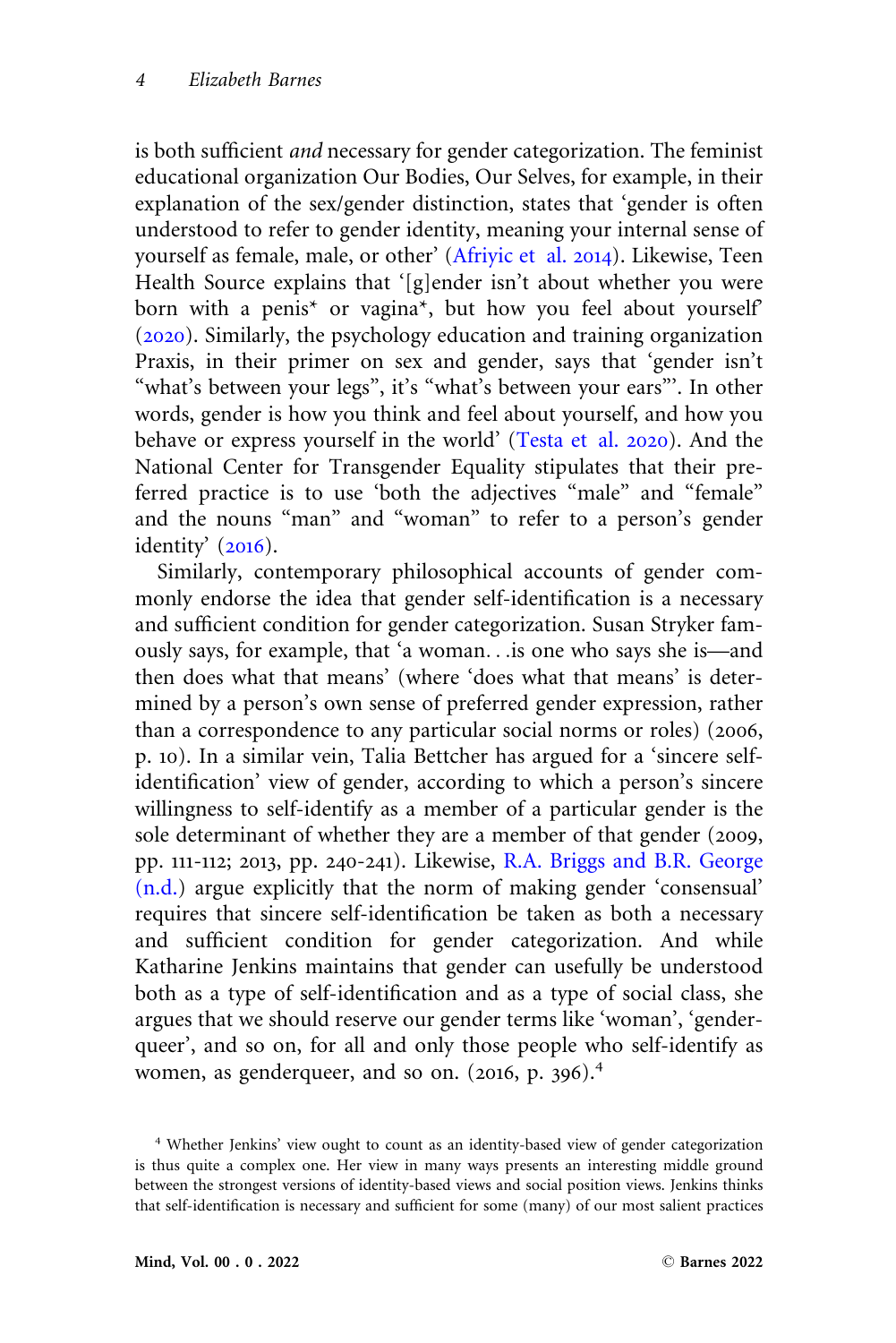Let's call such views *identity-based* views of gender categorization. Perhaps one reason for the growing popularity of identity-based views is that other aspects of gender—gender expression, gendered social roles, and so on—can vary among people with the same gender categorization. Someone can be non-binary even if others don't generally perceive them as non-binary, someone can be a woman even if they have a very masculine gender presentation, and so on. And if these other aspects of gender can vary within a specific gender categorization, a simple solution to the question of gender categorization is that one is a member of some gender x if and only if one identifies as an x.

And so perhaps it's simple considerations of parsimony that lead to the view that self-identification is both sufficient and necessary for gender categorization. Treating self-identification as a sufficient condition for categorization typically involves a commitment to the idea that many other aspects of gender—expression, social role, and so on—aren't sufficient for gender categorization, since someone can have the gender expression or social role we typically associate with an x, but self-identify as a y. And so, once we've made selfidentification a sufficient condition, an easy solution to the resulting puzzles we face is to treat self-identification as the single necessary and sufficient condition for gender categorization. And the resulting view has an appealing unity—we can say what specific thing we're talking about when we're talking about gender, and what it is in virtue of which people have a gender in common.

Despite the apparent elegance of this solution, however, I'm going to argue that we should reject identity-based views. While gender identity matters to gender categorization, it's not the only thing that matters. To be very clear, in making this argument I'm only targeting views that say that self-identification is both necessary and sufficient for gender categorization. There's lots of conceptual terrain—a lot of it currently unoccupied, unfortunately—for views of gender categorization which embrace the sufficiency condition but deny the necessity condition. And it's the necessity condition alone that's the target of my criticisms.

of gender categorization—those involving how we use and apply terms like 'woman'. But she maintains that social position might be sufficient (and thus self-identification non-necessary) for other things that might appropriately be called gender categorization in a context, such as the allocation of resources, access to restricted spaces, and so on.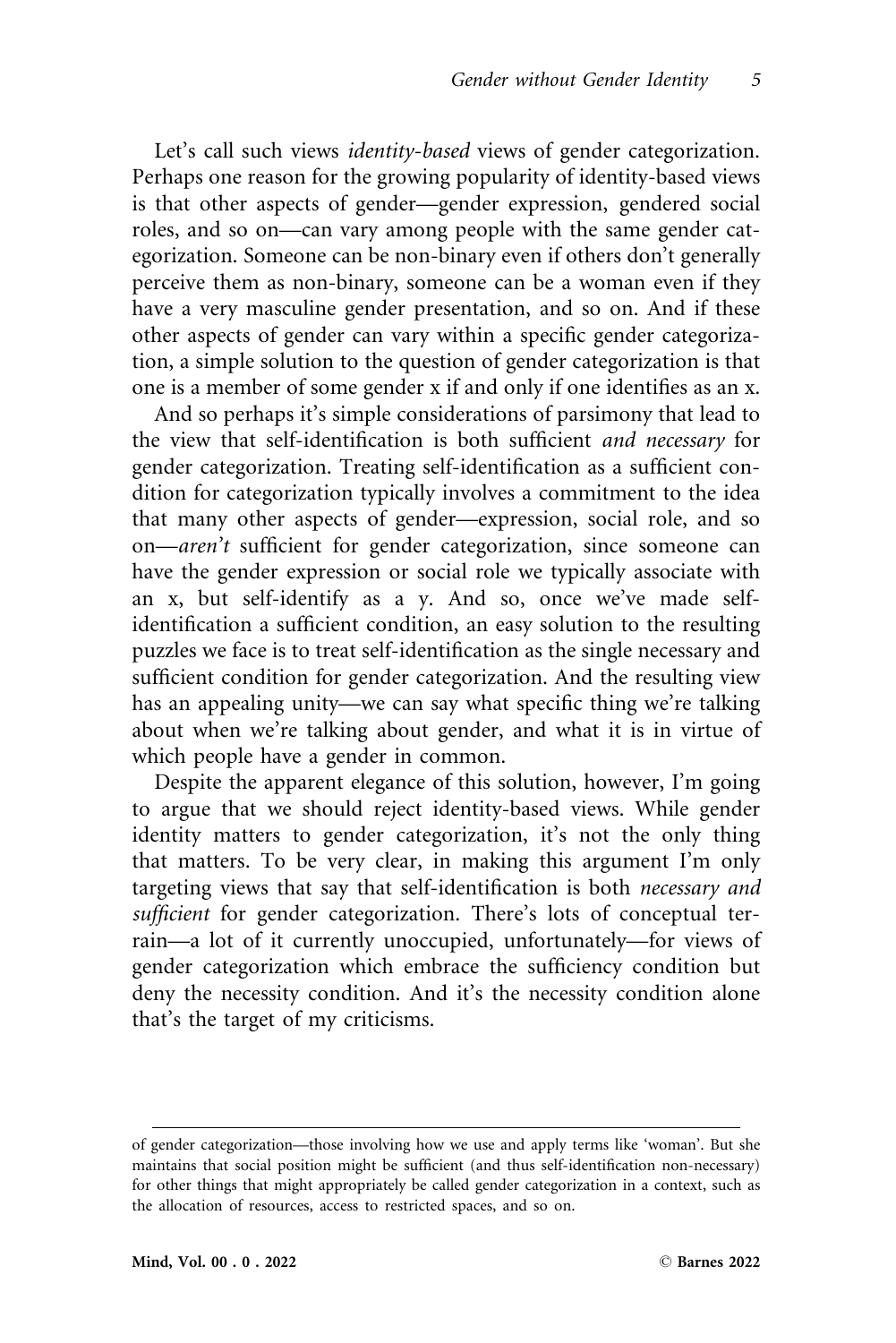## 3. The basics of the problem

Identity-based views of gender categorization put a cognitive requirement on gender membership. One must identify as gender x in order to be classed as gender x. Identifying as gender x, at least on extant philosophical theories of gender identity, is a matter of complex social reasoning and self-understanding. It requires awareness of various social norms and roles (and, moreover, an awareness of them as gendered), the ability to articulate one's own relationship to those norms and roles, and so on. But many cognitively disabled people have little or no access to language. Many tend not to understand social norms, much less to identify those norms as specifically gendered. And many lack the type of social and interpersonal awareness to be able to make judgements about their own 'sense of gender'.

This won't, of course, be the case for all cognitively disabled people, and it's important to acknowledge that there is a wide range of cognitive and social experiences that fall within the broad heading 'cognitive disability'. In what follows, I don't mean to paint all cognitively disabled people with the same broad brush, or to assume that all cognitively disabled people are incapable of having a strongly felt sense of gender self-identification. One only needs to look, for example, at the vibrant drag culture among some people with Downs Syndrome to see how richly some people with cognitive disabilities experience gender via self-expression and self-identification.<sup>5</sup>

But the wide range of cognitive disability—and the specific ways in which cognitive disability can affect social understanding and social reasoning—make it plausible that many cognitively disabled people simply don't have this type of highly developed sense of their own relationship to gender. For example, consider how Eva Kittay describes her daughter, Sesha:

I prefer to tell you about Sesha in terms that any mother wants to speak of her child—that is, with pride in the special and singular abilities that we cherish. Had I begun to speak of her as I would have preferred — to tell you of her ability to light up any room with her smile, the warmth of her kisses, the fastness of her embrace, her boundless enjoyment of the sensuous feel of water, and perhaps most of all her abiding and profound appreciation of

<sup>&</sup>lt;sup>5</sup> See especially the Mashable documentary 'Born to Dance' ([Nikolav](#page-27-0) 2019).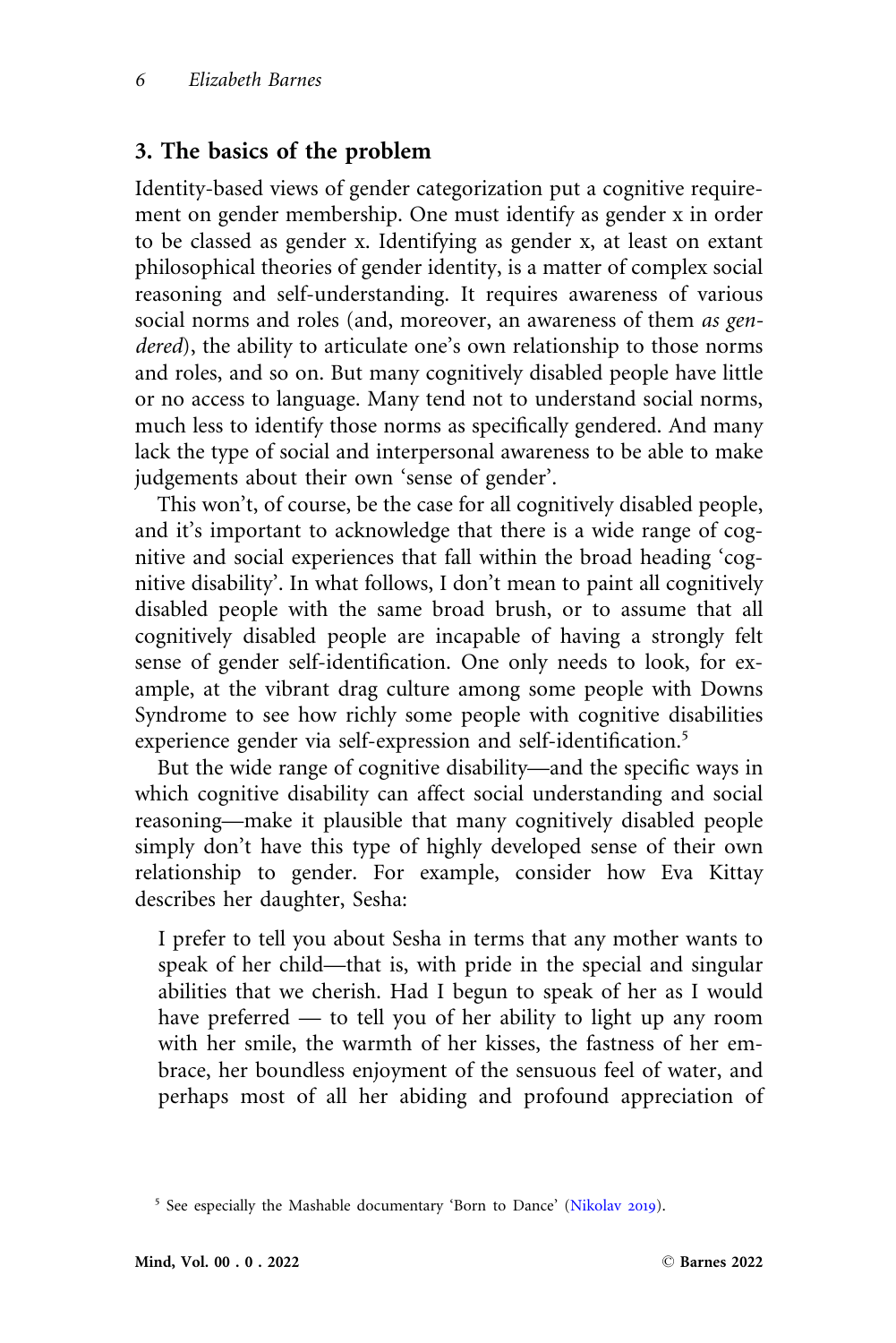music — one might reasonably have asked: So why is Sesha not speaking for herself?

Sesha's inability to speak (and so to speak 'for herself') is but a synecdoche for all that she is unable to do: feed herself, dress herself, toilet herself, walk, talk, read, write, draw, say Mama or Papa. When asked about my daughter, I want to tell people that she is a beautiful, loving, joyful woman. But then people ask me 'And what does she do? Does she have any children?' So I have to tell them what she cannot be, given her profound cognitive limitations...The positive set of responses is truer to who she is. Knowing her capabilities, one gets a glimpse into the richness of her life and the remarkable quality of her very being. Nonetheless, the limitations shape her life and the life of her family, so we all must address them. [\(Kittay](#page-26-0) 2019a, p. 6, emphasis added)

In what follows, I'm primarily concerned with people like Sesha. As I'll argue, I think Kittay's categorization of Sesha as a woman is both politically and morally important. And the worry I'm raising is that views which make self-identification a necessary condition on gender categorization have the result that we can't categorize people like Sesha as women (or men, and so on).

For example, on Talia Bettcher's view, identifying as some gender x involves a willingness to sincerely assert that one is an x, where sincere assertion is what she calls an 'existential' form of self-identification—a sense that being an x is a central part of one's own self-conception in a way that shapes how one lives, acts, and wants to be viewed by others (2009, pp. 110-111). But many cognitively disabled people do not have access to language, and are not able to make statements such as 'I am a woman/man/non-binary person'. Likewise, many cognitively disabled people cannot plausibly form complex opinions about the gendered ways in which they want to be viewed by others, how they want to 'live' their gender, or the extent to which a particular type of gendered expression is central to their lives. Such thoughts require a sophisticated type of social reasoning—an awareness of gender norms qua gender norms and a strong sense of one's own relationship to those norms—that will not be possible for many with substantial cognitive differences.

On Katherine Jenkins' view, identifying as an x involves having an internal 'map'—a way of viewing and navigating the world—that is formed in response to the social norms and roles we associate with being an x (2016, p. 410). But again, many cognitively disabled people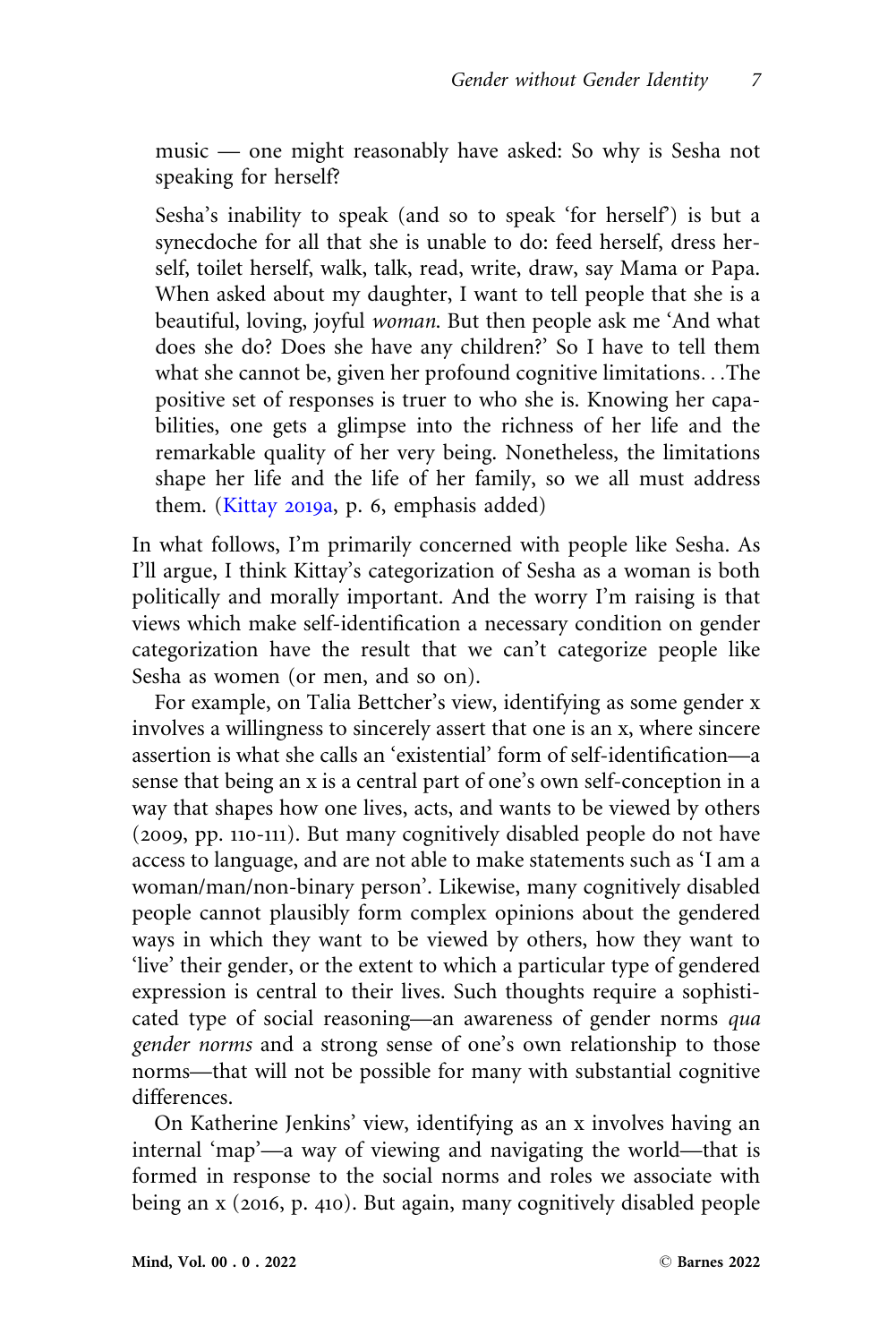have very little awareness of or interest in social norms—which makes it implausible to think that they have a deeply felt sense of how those norms shape the way they navigate the world. In many cases, cognitively disabled people simply navigate the world quite differently than cognitively typical people, regardless of gender. And they often are unable to engage in the kind of complex social reasoning that identifies a social norm, further identifies that norm as gendered, understands that norm as applying to themselves, and then feels a relative sense of appropriateness or inappropriateness in how that norm is applied to them. That's a complex pattern of social experience, and it's the kind of experience that is likely to be unavailable to many cognitively disabled people.<sup>6</sup>

And finally, while Jennifer McKittrick does not endorse what I've called an 'identity-based' view of gender, she does give a philosophical account of gender identity, so that view is worth rehearsing in considering the relationship between cognitive capacity and philosophical theories of gender identity. On McKittrick's view, identifying as some gender x involves a complex cluster of dispositions to behave in ways associated with being an x—including saying that you are an x if asked, adopting gender expressions associated with x, using pronouns associated with x, and so on  $(2015)$  $(2015)$  $(2015)$ .<sup>7</sup> Again, though, many cognitively disabled will not be able to say what gender they are if asked, or to tell you what their pronouns are. And, more specifically to McKittrick's view, many cognitively disabled people are not disposed to behave in ways we associate with being a woman/man/non-binary person: their behaviour is often socially very atypical, and not traditionally gendered. Likewise, much of the behaviour we associate with being some gender x involves choices of gender expression. But for many cognitively disabled people, these choices—what to wear, what name to use, how to style hair, and so on—are made, of necessity, by their caregivers and are not a personal expression of their own relationship to gender norms.

<sup>6</sup> Again, on Jenkins' view this doesn't preclude us from, say, allowing cognitively disabled women access to resources usually earmarked for women. But it does preclude us from calling them women.

<sup>&</sup>lt;sup>7</sup> McKittrick's account of gender identity is a cluster concept account, so none of these dispositions are individually necessary to having the gender identity in question. But I take it that a sufficient number of those dispositions require a level of social awareness and social reasoning such that having enough such dispositions to count as having a gender identity requires significant cognitive capacity.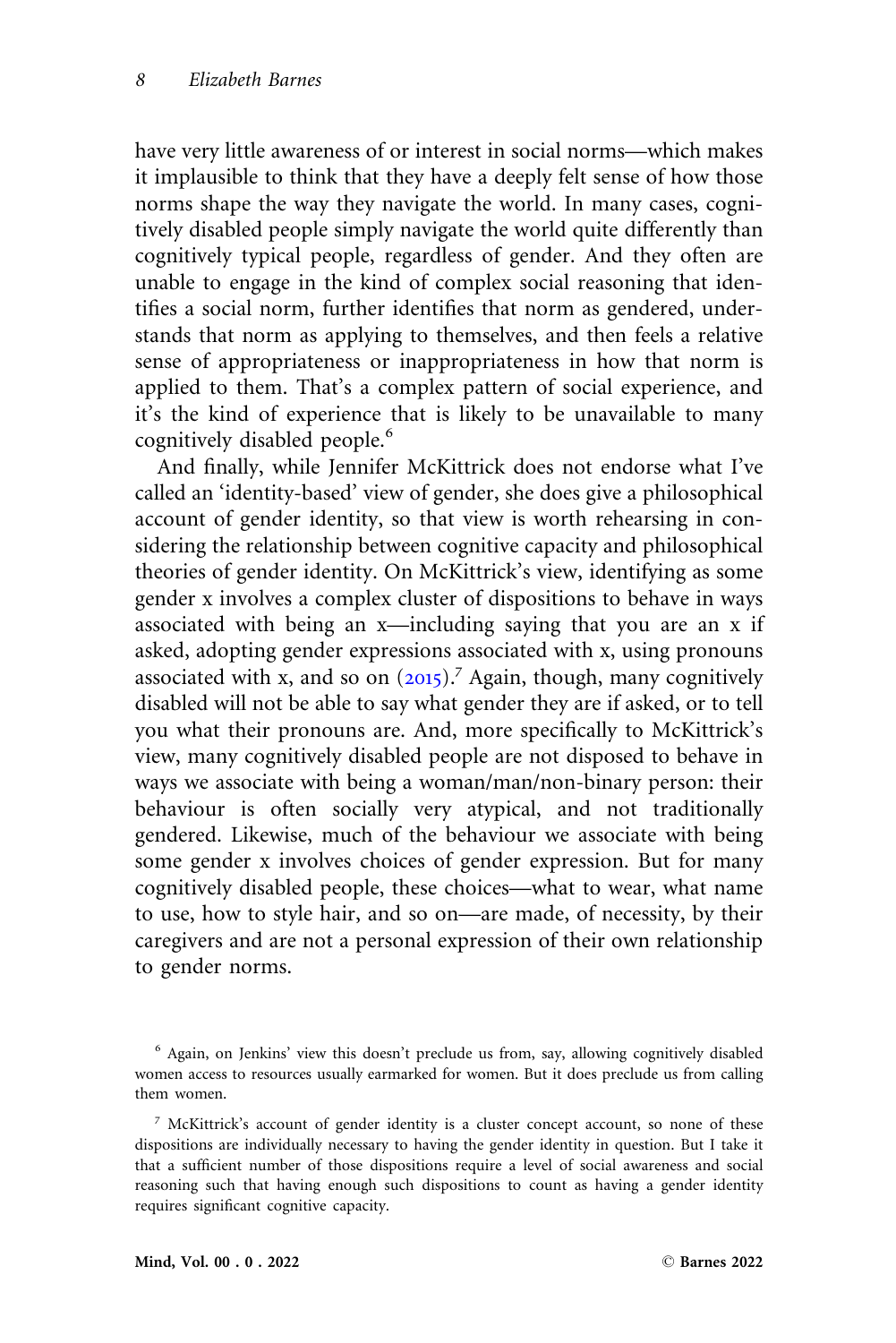What unifies these theories of gender identity is their cognitive complexity. They all construe gender self-identification as a matter of relatively sophisticated social reasoning and understanding of oneself in relation to social norms. And for many cognitively disabled people, that type of social reasoning is simply unavailable.<sup>8</sup>

The problem is simply this: if having a gender requires significant cognitive ability, then many cognitively disabled people will not have genders. This is, of course, a familiar problem for views which place a cognitive requirement on a significant social status. Views of moral significance or justice which hinge on cognitive capacity, for example, have a well-rehearsed difficulty with accommodating cognitive disability.<sup>9</sup>

Unsurprisingly, then, if you make having a gender contingent on cognitive ability, you will face an analogous problem. If we make gender a matter of (relatively sophisticated) self-understanding and social contract, we exclude cognitively disabled people from having genders.

## 4. Is this really a problem?

A defender of identity-based views might object that describing this as a problem assumes that genders are more important than they really are. After all, many people report themselves as being frustrated by

<sup>8</sup> It's important to note, in making this point, that the sense of 'gender identity' intended in these kinds of discussions differs somewhat from the sense of 'gender identity' that's often used by psychologists. The latter typically emerges in early childhood, and is associated with, for example, being aware of physical differences between boys and girls, being aware of the difference between 'boy' things (toys, colours, and so on) and 'girl' things, being able to label themselves as a boy or a girl, and so on. The idea of gender identity typically deployed in philosophical discussions is something more developed and specific. For example, you might learn as a young child to say 'I am a girl', but realize over time that this response was imposed on you and doesn't, on reflection, accurately reflect your developed sense of your own gender. You could then truly say that, although as a child you said you were a girl, you didn't truly or sincerely identify as a girl. A two-year old child's ability to say 'I'm a girl' might count as the emergence of a gender identity in some contexts, but it's not the robust and developed sense of gender self-identification intended by identify-based views of gender. (It's one of the dispositions McKittrick mentions, but for McKittrick gender identity is a cluster of dispositions, none of which are individually necessary or sufficient.) And so even for cognitively disabled people who can understand questions such as 'are you a girl?', and respond to those questions with spoken language, it's not at all obvious that they have the sense of gender identity that's involved in these debates. And again, not all cognitively disabled people will even be able to understand a question like 'are you a girl?', much less something like 'do you think that a female gender identity authentically represents your own internally felt sense of your gender?'

<sup>9</sup> See especially [Kittay \(](#page-26-0)2005), 'At the Margins of Moral Personhood'.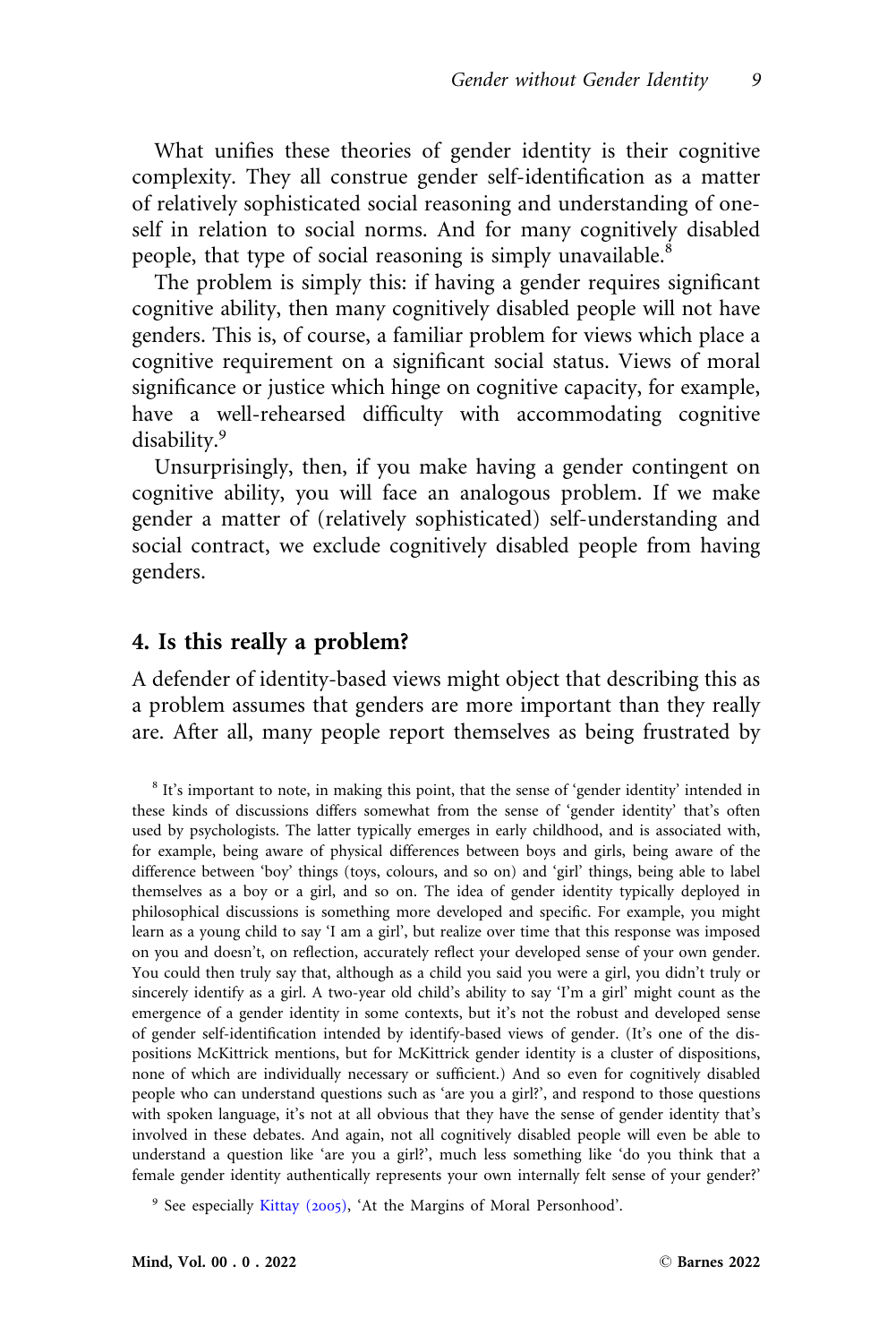gender and wishing they could be free of it. And many others happily report that they themselves have no gender—they self-identify as agender. Perhaps cognitively disabled people are also agender. This isn't a bad thing. Not having a gender is a perfectly good way to be, and freedom from gender is perhaps a way in which cognitively disabled people are better off, rather than a way in which they are marginalized.

Let's first consider the question of whether cognitively disabled people can be correctly described as agender. Agender people typically say of themselves that they have no gender—that none of our gender categories correctly apply to them. When people identify as agender, they are making a specific claim about their own felt relationship to gender categories. Let's leave aside the sticky question of whether 'agender' is itself a gender category. The salient point here is that, in claiming to be agender, people are making a statement about how gender categories apply to them. Imagine that gender categories are options on a survey. If you self-identify as a woman, you check the box 'woman' on the survey. If you self-identify as genderqueer, you check 'genderqueer'. And so on. If you self-identify as agender, you check 'none of the above'.

Agender people might be, by their own self-conception, genderless, but this self-description is nevertheless a claim about their relationship to gender. To say that an agender person is genderless is not the same thing as saying that my computer is genderless, even if both claims are true. An agender person has a cognitive and phenomenological relationship to gender—it's just that the way they describe this relationship is that our extant gender categories don't apply to them. Your being agender is thus compatible with your gender categorization being something you endorse. We've asked you what gender categories you think should apply to you, and you've answered 'none, thanks'.

Identity-based views of gender also typically maintain that one's gender can be fluid and change across time. You might sincerely identify as agender now, but your sense of gender might change across your lifespan. If, in the future, you decide that you are instead genderqueer, then at that point you'll be genderqueer. And it's not that you were secretly genderqueer all along. It's that, on this view of gender, people get to decide for themselves, in reference to their own experience of gender. And in the process of deciding for yourself, you might make different decisions at different times.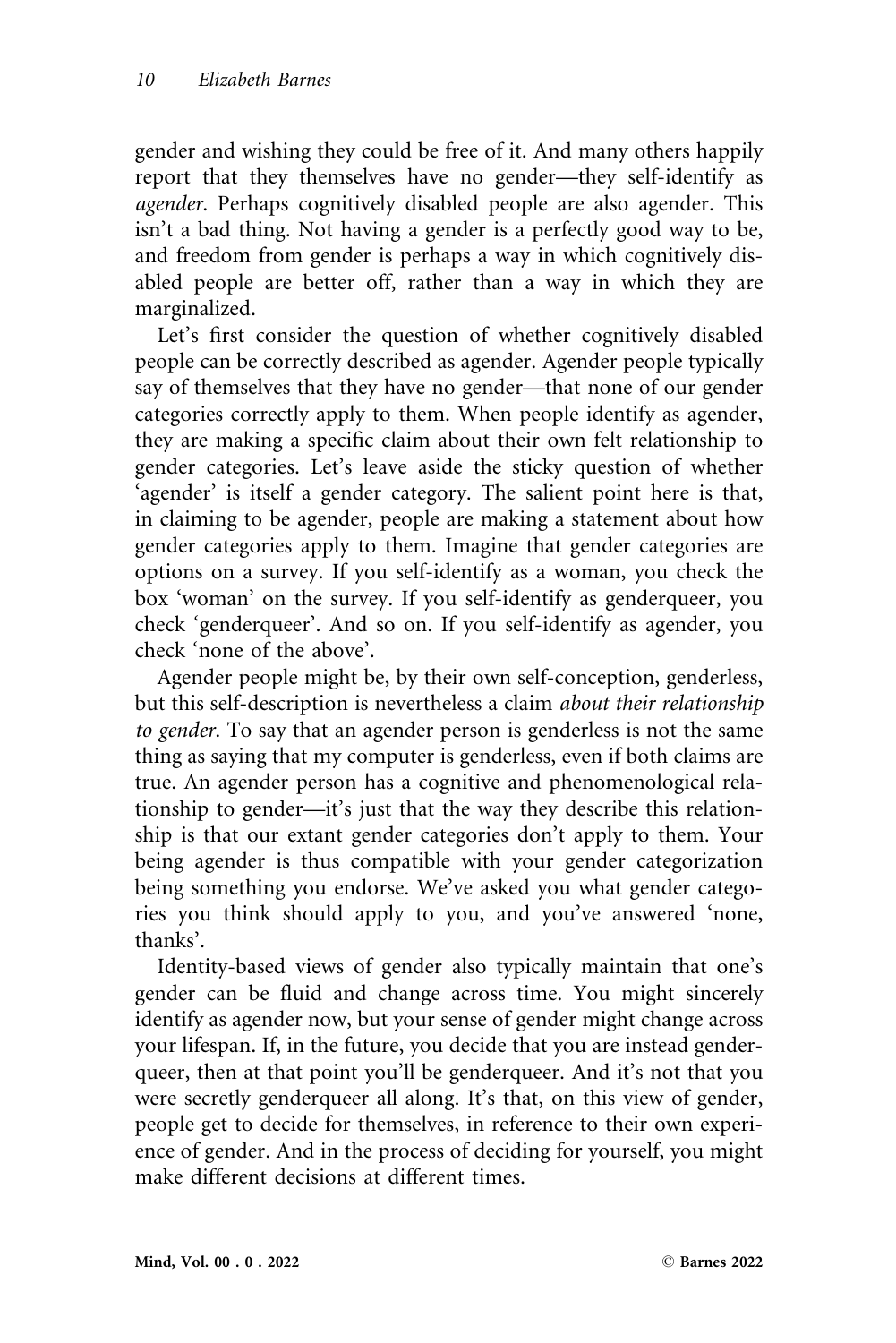Contrast the case of cognitive disability. In making cognitive requirements for gender, we're not merely saying that many cognitively disabled people are genderless. We're saying that they are not capable of having gender. If gender is or requires self-identification as a member of that gender, then many cognitively disabled people are genderless, not in virtue of their felt relationship to gender, but in virtue of their cognitive limitations. We're saying, in effect, that they're not the kind of people who can have gender. In that sense, their being genderless is more like my computer's being genderless than a self-identified agender person's being genderless.

To press this point, consider the way in which we typically speak about non-human animals. My dog has a sex, but not a gender. Likewise, my dog doesn't have a gender identity, and I don't worry whether I'm misgendering him when I tell him he's a good boy, despite his inability to inform me of his pronoun preferences. In saying that cognitively disabled people cannot have a gender because of their cognitive differences, we would in effect be saying that, when it comes to gender, they are more like non-human animals. And this is, of course directly analogous to ways in which views that make moral status (for example) dependent on cognitive ability equate cognitively disabled people with non-human animals ([Kittay](#page-26-0) 2005).<sup>10</sup>

The claims that cognitively disabled people aren't persons, or lack moral status, or can't be members of social communities, and so on, have clear negative upshots. I'm going to assume that this gives us good reason to reject such claims. My goal here is to extend this line of criticism to theories of gender, and argue that the claim that many cognitively disabled people are incapable of having gender is a bad result.

My argument for this will proceed in two sections. First, I'll argue that a view of gender which denies that many cognitively disabled people have genders is descriptively inadequate. Second, I'll argue that denying gender to cognitively disabled people further marginalizes them, even if we grant that freedom from gender assignments might sometimes be a good thing.

#### 4.1 The argument from descriptive adequacy

Let's begin with descriptive adequacy: I don't think that we can fully theorize gender and gendered oppression without including the

<sup>&</sup>lt;sup>10</sup> Thinking that this is a problem if, of course, perfectly consistent with thinking that we are often far too dismissive of the moral status of non-human animals, and far too quick to see any comparison with non-human animals as an insult or slight to moral worth.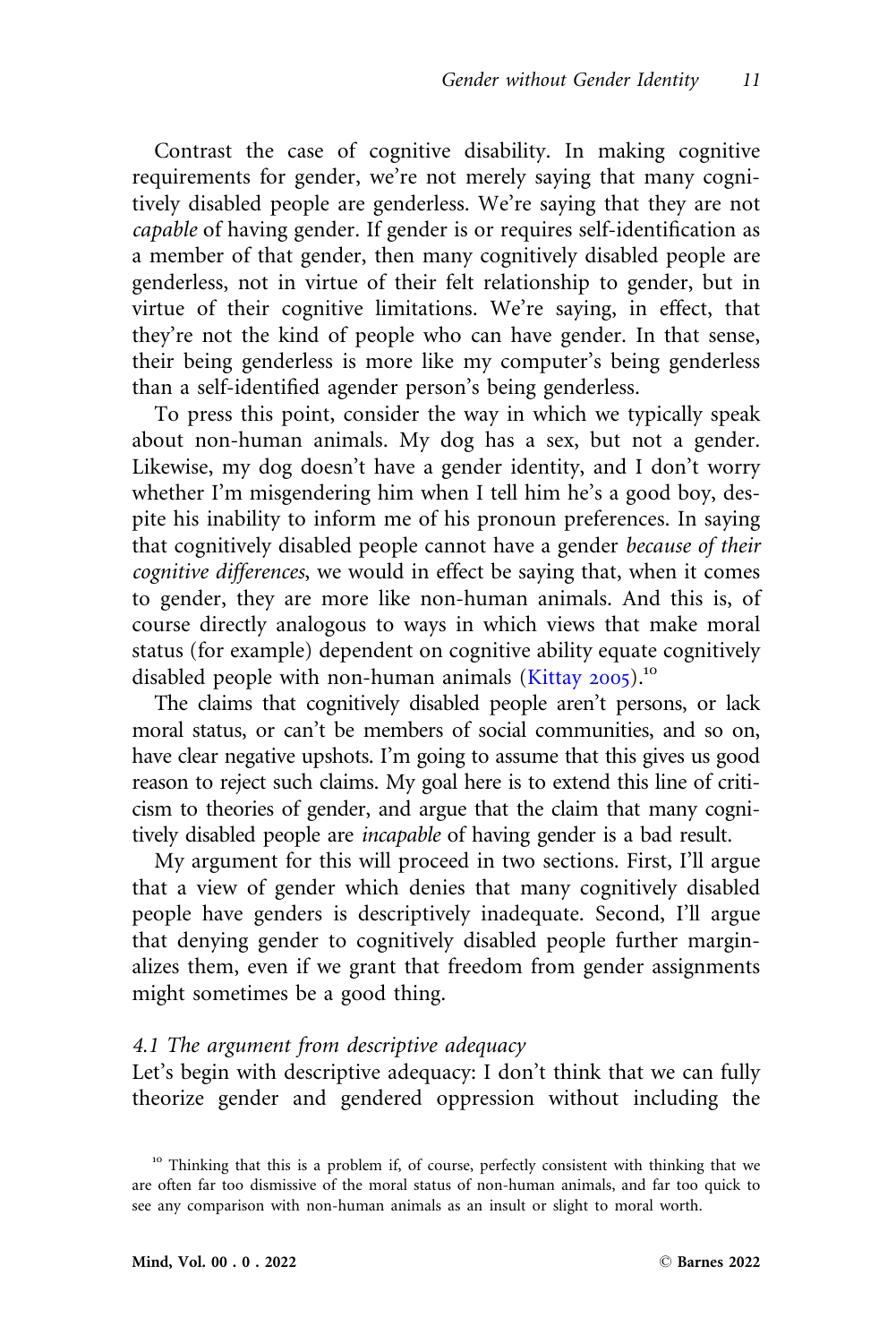distinctive ways in which gender shapes the experiences of cognitively disabled people. I'm going to focus, in what follows, on the experiences of cognitively disabled women, but it's important to note that the oppression experienced by cognitively disabled men also needs to be understood as gendered. Cognitively disabled men, for example, are among the groups most likely to be killed by police, for reasons directly at the intersection of their gender and their disability, and at times their race.<sup>11</sup> But in the subsequent discussion, I want to highlight the experiences of cognitively disabled women. And specifically, I want to argue that we cannot fully understand the coercion and violence experienced by women without recognizing that cognitively disabled women face oppression as women.

Let me first be explicit about what I mean by the claim that cognitively disabled women face oppression as women. In what follows, I argue that cognitively disabled women are oppressed based on the (pervasive) social significance of their female sex. Moreover, I'm going to argue that this oppression can't be reduced either to the fact that they are oppressed in virtue of their female bodies (because it involves complex patterns of social significance, not just what bodies people have and how those bodies are treated) or to the fact that they are expected to occupy a woman's social role (because many of them are not). And I am construing this distinctive form of oppression—oppression based on the social significance of their female sex—as sufficient for them to be oppressed as women. This doesn't, of course, mean that one must have female sex to face oppression as a woman; I'm just claiming that this pervasive pattern of social oppression that cognitively disabled women face is enough (in the absence of any overriding compelling reasons otherwise) to say that they are oppressed as women.

Cognitively disabled women are among the people most vulnerable to sexual abuse and rape.<sup>12</sup> They are sterilized without their consent.<sup>13</sup> They are routinely denied access to information about sexuality and birth control [\(Richards et al.](#page-27-0) 2009; [Fitzgerald and Withers](#page-25-0) 2013). They are even, on occasion, subjected to extensive medical procedures that will prevent the development of a typical adult female body ([Kirschner, Brashler, and Savage](#page-26-0) 2007).

<sup>&</sup>lt;sup>11</sup> See especially David Perry and Lawrence Cater-Long ([2014](#page-27-0)).

<sup>&</sup>lt;sup>12</sup> See, for example: [Meer](#page-26-0) & [Combrinck \(](#page-26-0)2015); [Richards et al. \(](#page-27-0)2009); [Mays \(](#page-26-0)2006).

<sup>&</sup>lt;sup>13</sup> See, for example: [Brady \(](#page-25-0)2001); Stefánsdóttir (2014).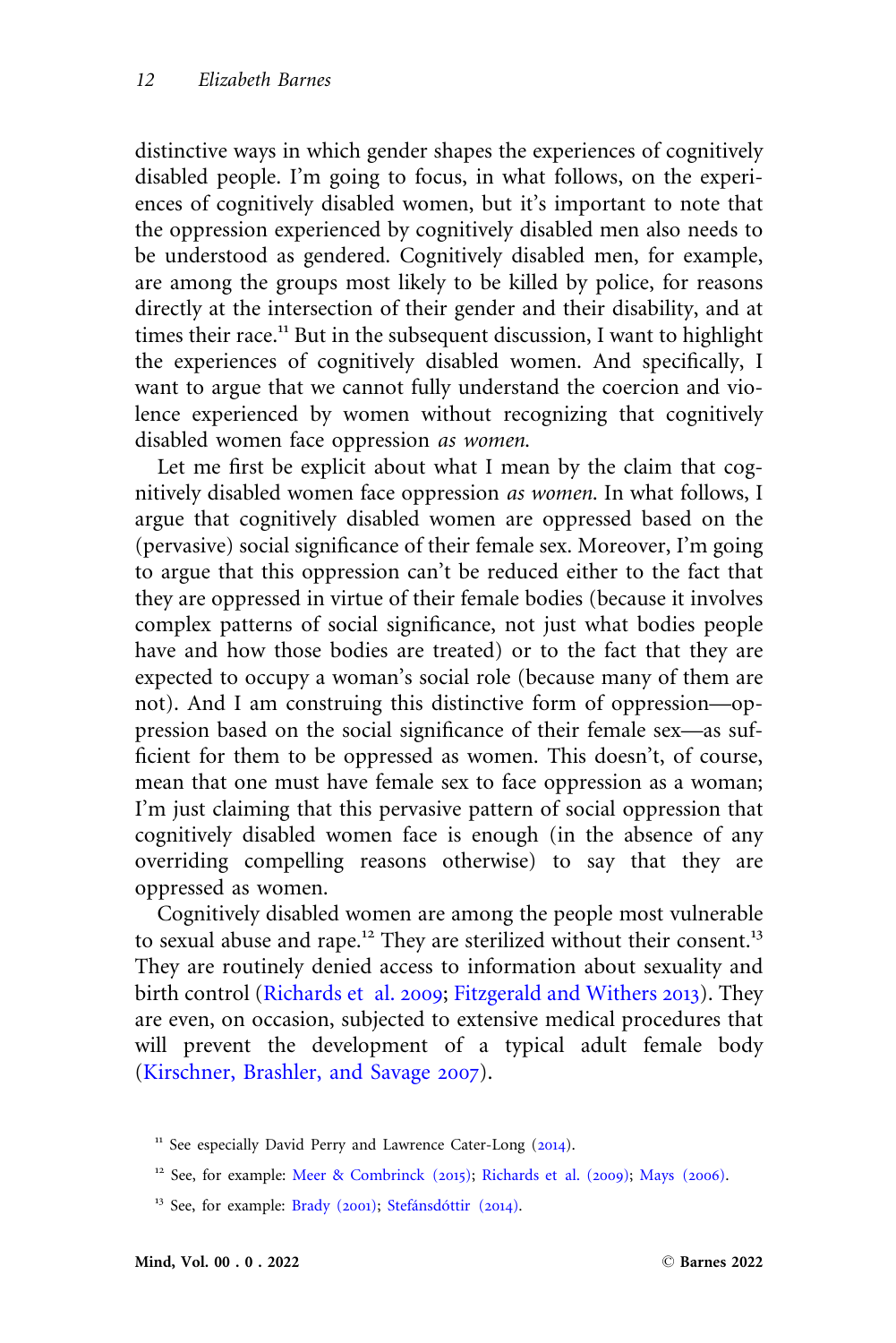Moreover, this kind of treatment isn't explained simply by how we treat people with cognitive disability. A substantial body of research suggests that there are striking gender differences in the treatment of cognitively disabled people. All cognitively disabled people are at increased risk of sexual abuse, but cognitively disabled women are especially vulnerable [\(McCarthy and Thompson](#page-26-0) 1997; [McCarthy](#page-26-0) [1998](#page-26-0)). Forced sterilization has been a common practice for cognitively disabled women, but not for cognitively disabled men [\(Reilly](#page-27-0) 2015; [Brady](#page-25-0) 2001). Caregivers are, in general, very reluctant to provide information about sex and reproductive health to cognitively disabled people, but this tendency is more pronounced for cognitively disabled women ([Fitzgerald and Withers](#page-25-0) 2013; [McCarthy](#page-26-0) 2014). And so on.

In general, the bodies of cognitively disabled women are more likely to be abused and violated. And they're more likely to be abused and violated in a way that's directly related to their female sex—their reproductive organs are removed, they are raped, the idea that they might have sexual needs and desires is rarely acknowledged, and so on. Obviously, this type of social coercion—especially as it relates to women's sexuality and reproductive capacities—is not unique to cognitively disabled women. But what is distinctive about the experience of cognitively disabled women is the way in which such social coercion becomes both amplified and normalized when the women in question have less social autonomy and less ability to understand what is being done to them.

Policies that allow or enforce the sterilization of cognitively disabled people, for example, have both historically and presently been targeted almost exclusively at women. While such policies are often genderneutral in their framing, women are sterilized at far higher rates than men. (In contrast, cognitively disabled men are more likely to be given drugs to suppress their sexual desire, but the sexual desires of cognitively disabled women are rarely acknowledged.) These practices of sterilization are, in many cases, not justified on grounds of medical necessity, and are more likely to reflect parent or caregiver attitudes than any specific needs of the individual. And the women who are sterilized are rarely involved in or informed about the decision, even when they have the cognitive capacity to understand at least some of the issues at stake. Moreover, invasive and painful procedures like hysterectomy are often justified over simpler procedures on the grounds that stopping or preventing menstruation would be a convenience.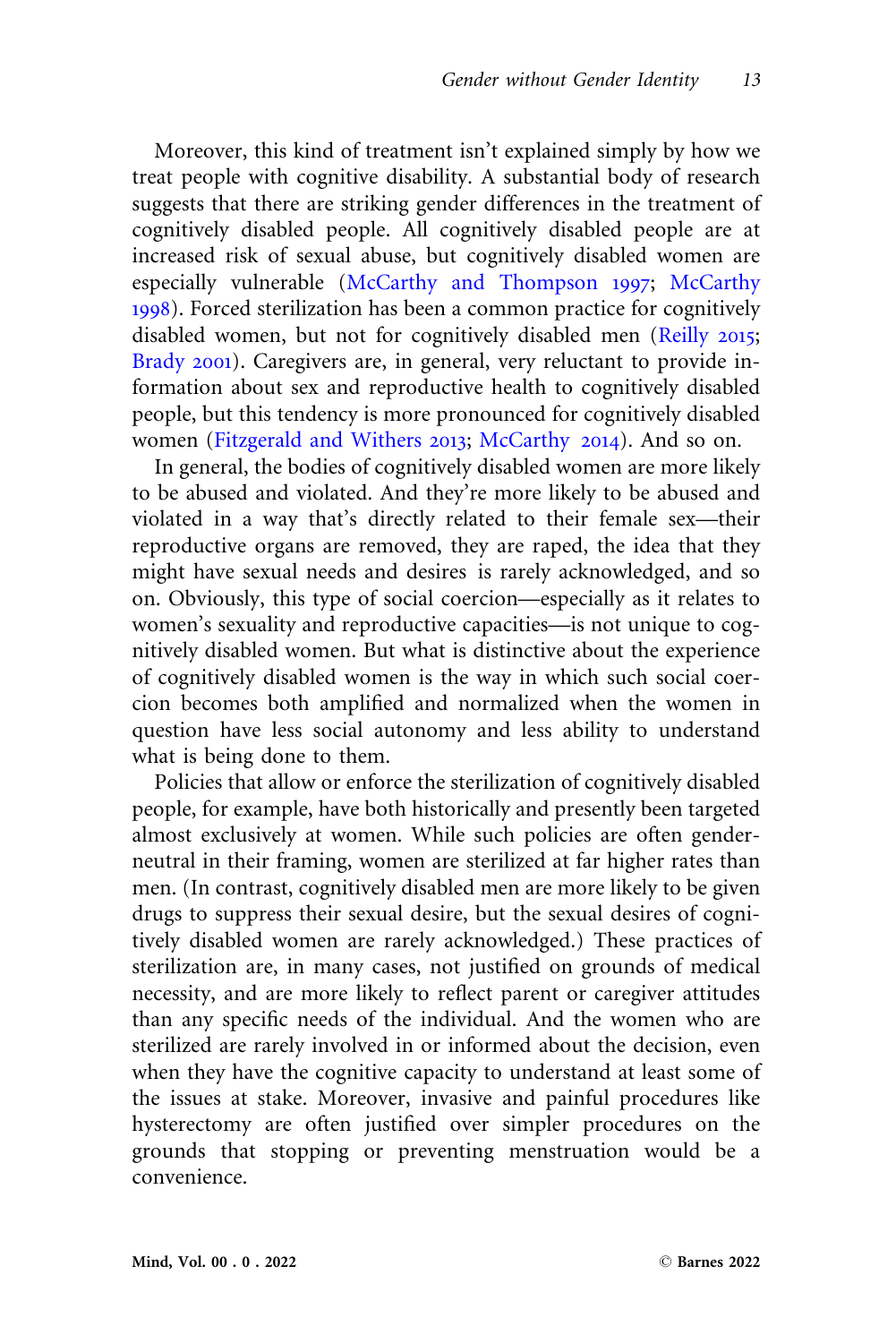If we examine the history and current reality of the treatment of cognitively disabled women, it becomes clear that they face oppression in a way that is significantly gendered. Cognitively disabled women are oppressed as women. Acknowledging this is key both tounderstanding their experiences and to understanding the full spectrum of control and violence targeted at women.

It might, of course, be objected that in saying the above I am begging the question. Without doubt, cognitively disabled females face oppression that is specifically influenced by and targeted at the fact that they are female. But to say that cognitively disabled females are cognitively disabled women, and thus that the oppression they face is part of the oppression women face, is to assume exactly what is up for debate.

Arguing about the descriptive adequacy of theories of gender is tricky, because it's often unclear what, exactly, a theory of gender is supposed to explain. If I offer a theory of material objects that fails to explain (even in a revisionary way) what ordinary things like tables and chairs are, that theory is pretty clearly descriptively inadequate. With gender, it's more complicated, and there are probably no desiderata for a theory of gender that are completely uncontroversial. Moreover, in many cases theories of gender are attempts to give what Sally Haslanger has called an 'ameliorative' analysis of gender, rather than a purely descriptive analysis of gender. That is, in theorizing gender we're often describing how we think we should understand gender, rather than describing gender as it currently functions in most contexts—more on this in the next section.

There is probably no single thing that gender really is.<sup>14</sup> If we give the rough gloss that gender is 'the social significance of sex', then that can vary—sex-related features have different social significance in a church in rural Alabama than they do in a queer nightclub in San Francisco. And there's probably no one analysis that can explain all the different ways in which sex-related features (and our perception of those features) can play an important social role. Moreover, part of what we're doing, when we're discussing the social significance of sexrelated features, is comparing different ways of understanding their social significance and asking which is best.

Within this context, it can be hard to make claims of descriptive (in)adequacy. It's even harder when we consider that not everyone

<sup>&</sup>lt;sup>14</sup> For a more detailed exploration of this view, see [Barnes \(](#page-25-0)2020).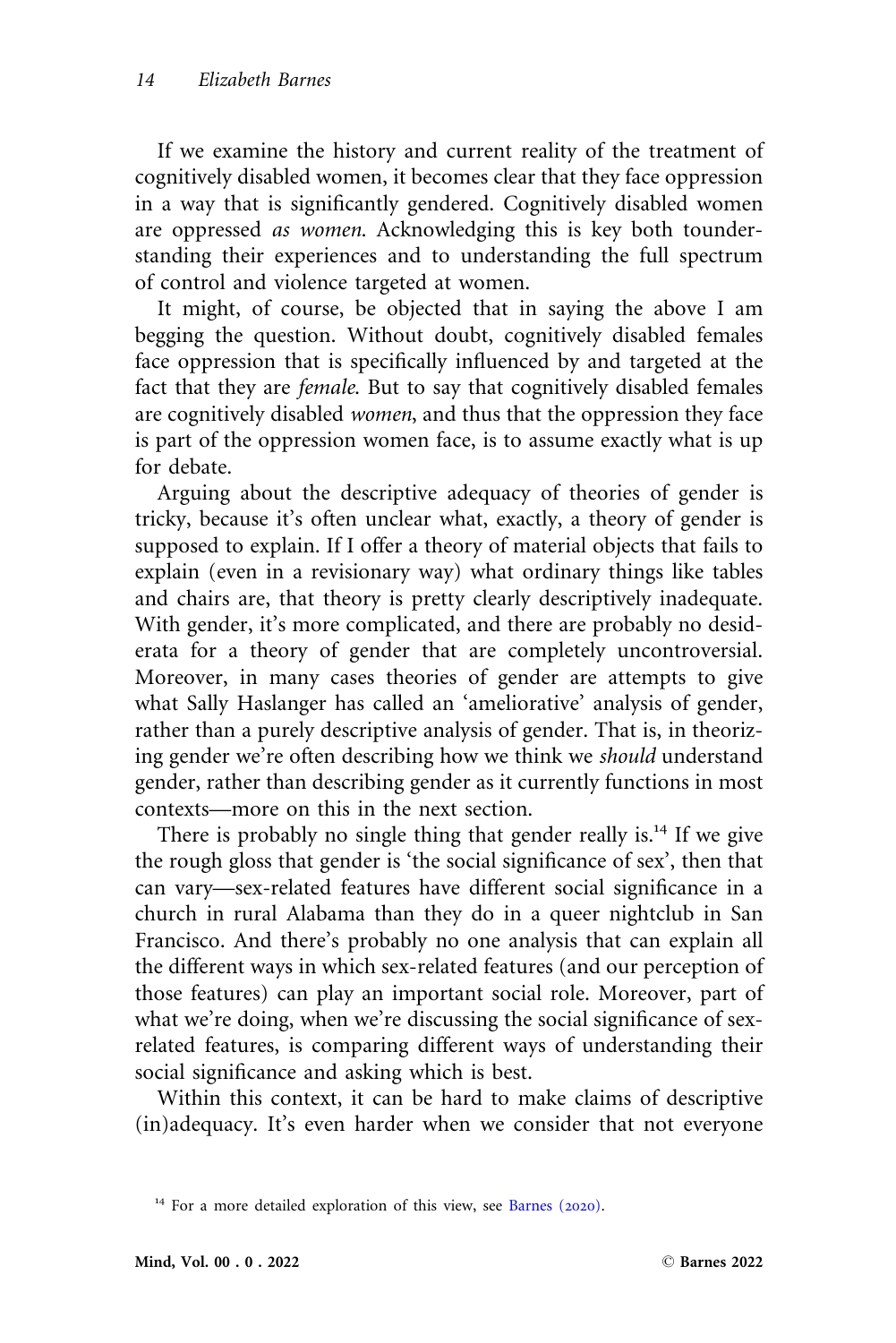who faces oppression in virtue of having a female body is a woman trans men and some non-binary people, for example, often face oppression and violence targeted at female sex characteristics. Nor is the expectation that one occupies a female-typical social role sufficient for being a woman, given that trans men and nonbinary people are often expected to occupy such roles.

Importantly, though, in the case of cognitively disabled women we can't explain the complexity of their gendered experience simply by saying that they are expected to occupy a female-typical social role or that they face oppression in virtue of having female bodies. It's not the case that all or most cognitively disabled women are expected to occupy female-typical social roles, simply because cognitively disabled people very often are not expected to (and do not) occupy typical social roles at all, female or otherwise. More strongly, they are often expected not to occupy female-typical social roles like mother or caregiver, precisely because of their cognitive difference. Likewise, it's inadequate to say merely that cognitively disabled women face oppression targeted at the female body. Consider, for example, the recent case of a cognitively disabled woman who was ordered to terminate a pregnancy by a UK court, against both her and her caregiver's wishes.<sup>15</sup> This was not merely a state-ordered invasive procedure on a female body. The view taken by the court was that she was not capable, despite her wishes, of being a mother. Moreover, part of the motivation for this ruling was a failure to respect the wishes of her caregiver—her own mother—because the court viewed her caregiver as unequipped to care for a baby in addition to her disabled adult daughter. So, again, it was a judgement about appropriate motherhood. And judgements about what makes a good or fit mother aren't fully explained by social views about the female body.<sup>16</sup>

And so I think we can only understand the experiences of cognitively disabled women if we recognize them as women. Likewise, we can only understand the full range of women's distinctive social experiences if we include cognitively disabled women. The person who is told she cannot carry a pregnancy to term because of her cognitive disability is experiencing our entrenched social norms about women and motherhood just as much as the person who is told she's being

<sup>&</sup>lt;sup>15</sup> For details on this verdict, which has subsequently been overturned by an appeals court, see Yonette [Joseph \(](#page-26-0)2019).

<sup>&</sup>lt;sup>16</sup> I especially recommend, on this topic, Harold Brawell's essay 'Love and Other Disabilities', about his own experience of being raised by a cognitively disabled mother ([2019](#page-25-0)).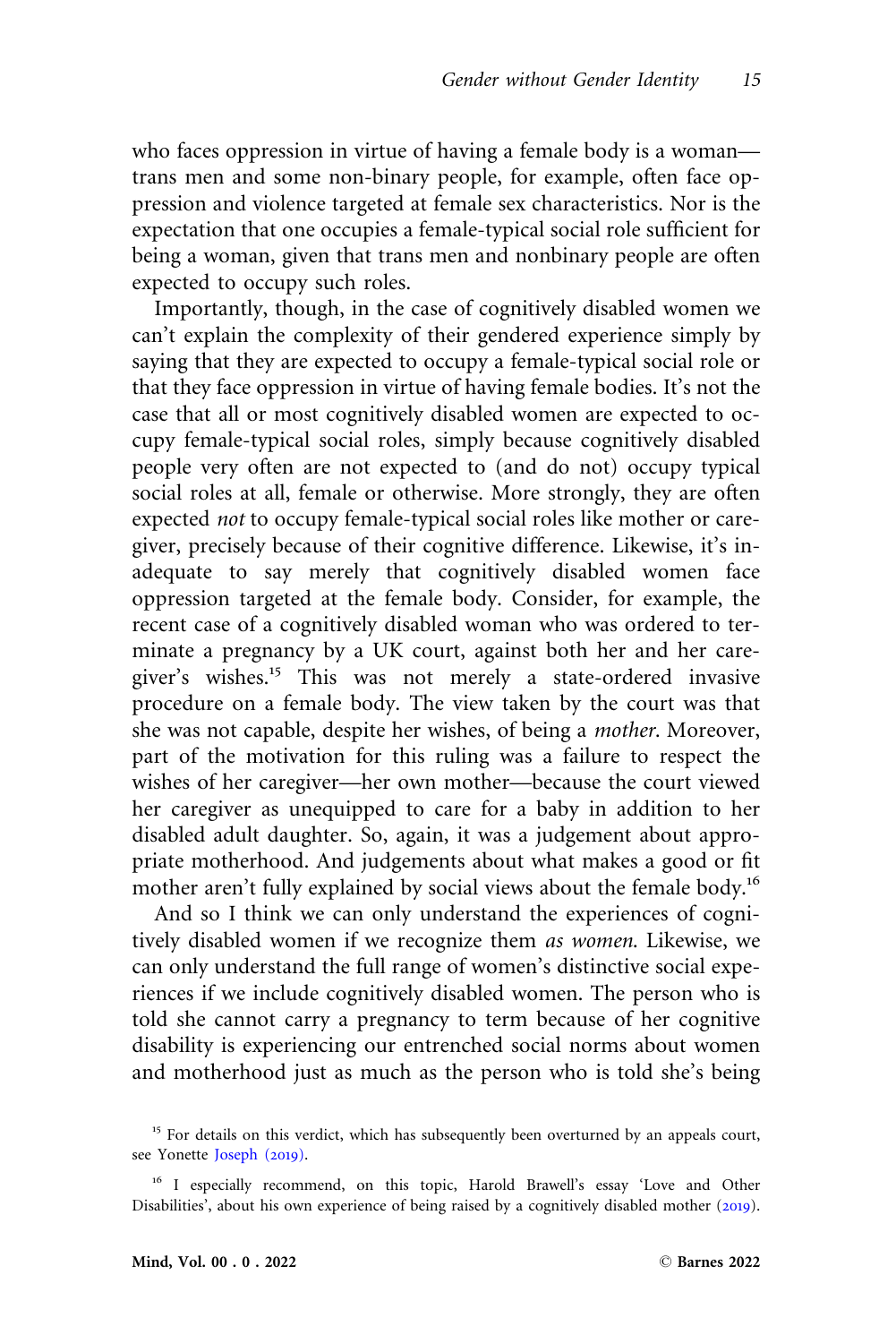selfish if she doesn't have children or the person who is told she's being neglectful if she doesn't breastfeed. The person who undergoes a hysterectomy without even being told about the procedure is experiencing the way we remove women from choices about their own bodies just as much as the person who is told she can't have birth control because it will encourage her to sleep around.

Thus any view which excludes cognitively disabled people from having a gender is descriptively inadequate. If gender is the social significance of sex, then cognitively disabled people need to be a part of what we talk about when we talk about gender. And any theory that denies that they have genders has, in my view, an impoverished understanding of the complex social significances of sex.

There is, of course, a difference between saying we should ascribe gender—of some form or other—to cognitively disabled females and saying that cognitively disabled females *are women*. I'm arguing for that stronger claim. And in making this argument, I'm appealing to things—oppression based on female sex, oppression based on norms about women—which plenty of non-women also face. And so you might worry that I'm wrongly assuming that females are women or that anyone who is treated like a woman is a woman—and thus that I'm being implicitly cisnormative.

But I don't think I am. What I'm arguing is two-fold: (i) we have good reason to say that cognitively disabled females have gender; (ii) we have good reason to say, more specifically, that they are women. The case for (ii) is admittedly more complicated than the case for (i). I'll discuss this more in §5, but the basic gist is this: in the absence of compelling reason otherwise, the broad pattern of social oppression that is evidence for (i) is also evidence for (ii). We have good reason to say that cognitively disabled females have gender, and for many such people we lack reason to say that they have unknown genders, precisely because we have reason to say that they lack gender identity entirely. In such cases, I argue, it makes sense to default to the social significance of their female sex. That is, I'm arguing that if someone is female and is oppressed as a woman, this gives us a pro tanto reason to categorize them as a woman. This pro tanto reason is easily outweighed if the person identifies as some other gender. In the case of people who seem not to experience gender identity, though, we lack such outweighing reasons, and so we can appeal to a social role categorization.<sup>17</sup>

 $17$  A referee worries that this might imply that, for example, a trans person who became cognitively disabled in an accident might suddenly lose their gender, because they have lost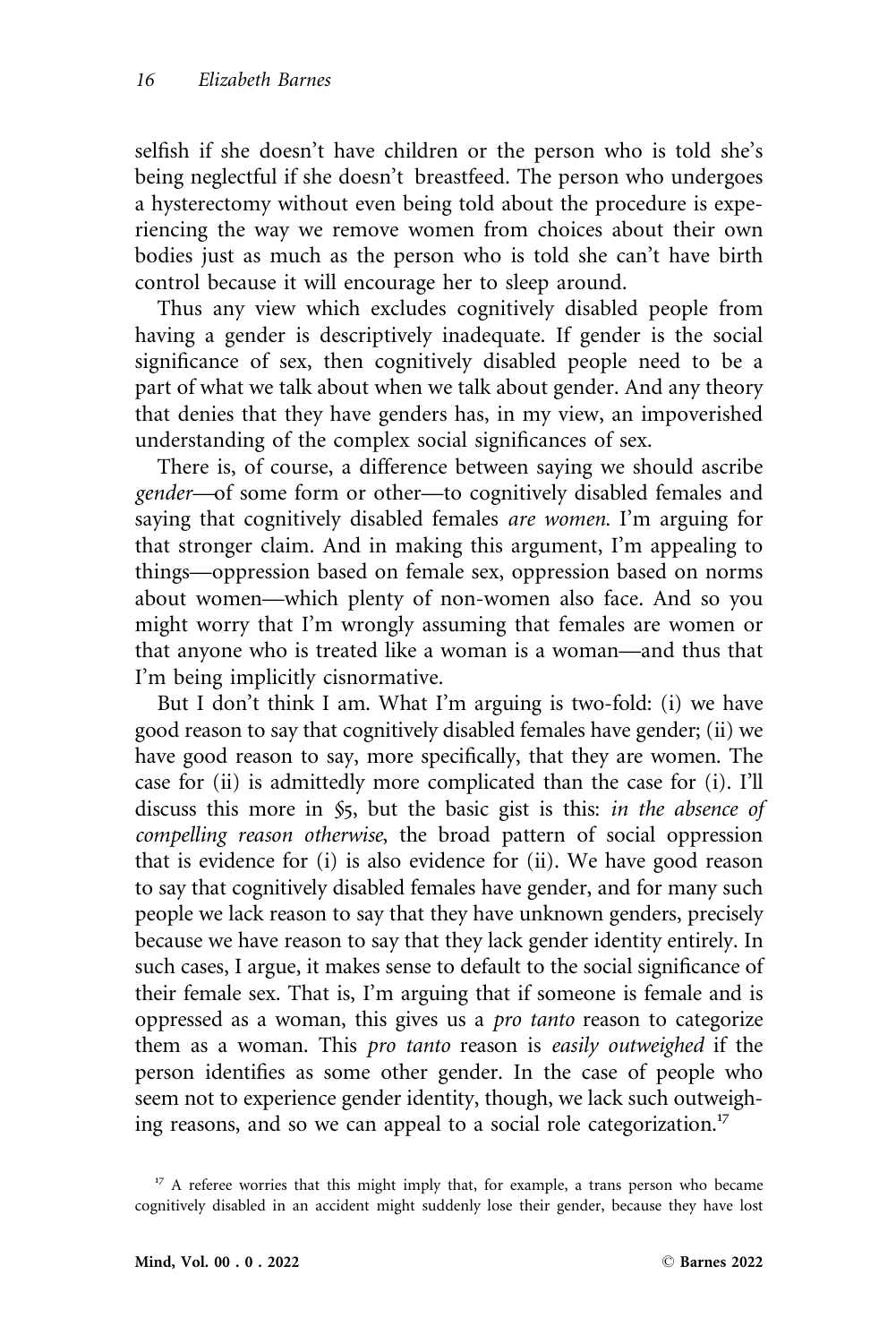In evaluating whether this is cisnormative, it's important to emphasize that the people in question are not cis. Nor are they trans. (One lesson of including cognitively disabled people in the conversation about gender is that the cis/trans dichotomy, at least as commonly understood, is not exhaustive.) To be cis, on the common definition, is to have a gender self-identification which matches the gender you were assigned at birth. We are talking here, though, about people who don't have any gender self-identification. And we lose something important from the conversation about gender—and about women—if we leave these people out. Self-identification matters greatly to our understanding of gender categorization. But the experiences of cognitively disabled people highlight ways in which it can't be the only thing that matters.

#### 4.2 The ameliorative argument

The case for saying that cognitively disabled people have genders is stronger than a simple claim about descriptive adequacy. Recall that many philosophical analyses of gender are targeted, at least in part, on the ameliorative question of how we should or ought to understand gender. And specific appeal is sometimes made to this type of ameliorative approach in order to justify the claim that we should understand gender as—or at least reserve gender terminology for—a type of self-identification ([Bettcher](#page-25-0) 2013, pp. 240-241; [Jenkins](#page-26-0) 2016, p. 396). But the experiences of cognitively disabled people show that the ameliorative question—the question of what a better or more just understanding of gender might be—needs to consider and include people who lack gender identities.

To press this point, let me now turn to the second part of my argument. Views of gender which deny that cognitively disabled people have genders are not merely descriptively inadequate—they are harmful. And so, if we're considering questions like 'what is gender?' or 'what determines gender categorization?' from an ameliorative angle, we have particular reason to oppose views that make gender

their capacity to self-identify with a gender and thus we've lost a compelling defeating reason not to assign their gender based on their sex. But I think this worry can be addressed. In the case of acquired cognitive disability, we tend to honour the choices a person made in life and respect the cognitive capacity they once had. If your given name is Daniel but you always hated it, so you changed it to John and John was your name for years, it's obviously appalling (and untrue) if the moment you wind up in a coma I start calling you Daniel on the basis that I 'lack a compelling reason not to'. The choices you made previously and the feelings you had previously give me a compelling reason to continue calling you John—that's still your name.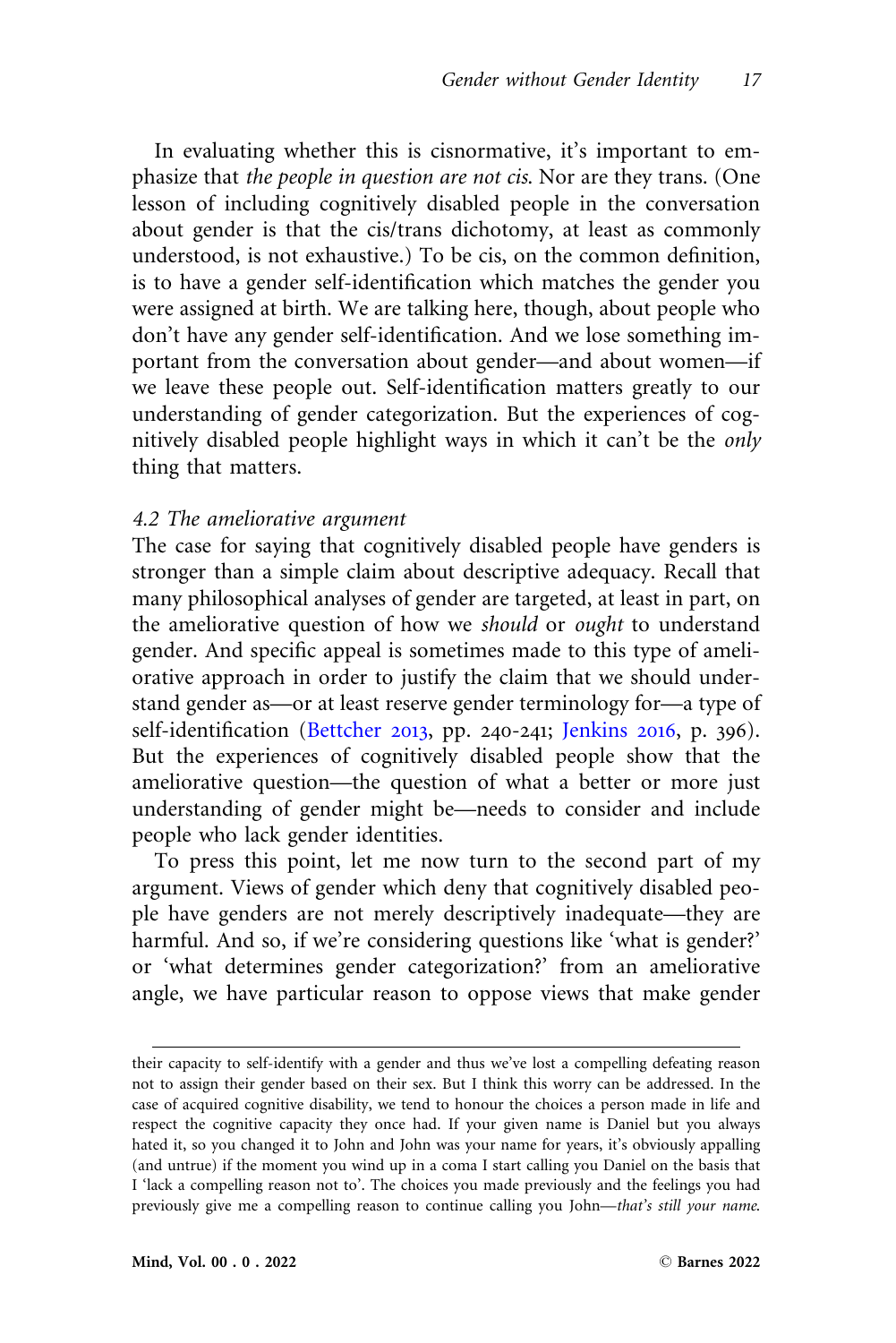categorization entirely a matter of self-identification. I will argue that denying gender to cognitively disabled people harms them in two ways: it makes it harder for us to understand the gendered aspects of their experiences and it contributes to their social marginalization.

As I've already discussed, cognitively disabled women face unique—and uniquely gendered—types of violence and oppression. And I think that fully understanding these experiences requires understanding that cognitively disabled women are women. We don't, for example, have a good grasp of why cognitively disabled women are so much more likely to be sterilized or sexually abused than cognitively disabled men until we consider gender. But the point here extends beyond understanding the gendered dimensions of oppression. As Kelley Johnson and Rannveig Traustadottir note in their landmark book, Women with Intellectual Disabilities: Finding a Place in the World: 'Sometimes the needs and wants of women with intellectual disabilities are not known by those around them because other people do not see them as women' (2000, p. 10, emphasis in original). In the extensive work they have done with cognitively disabled women, Johnson and Traustadottir chronicle the complex ways in which these women's experiences are shaped by their gender, and the complex ways in which those gendered experiences are often obscured. As they rightly point out, feminist discussions of gender have routinely struggled with intersectionality. In ignoring the experiences of women of colour, working class women, and so on, they have failed to fully theorize gender. And, crucially, the experiences of women with cognitive disabilities have been among those most at the margins of feminist discourse. This leads, inadvertently though still harmfully, to work which fails to take into account the distinctive experiences of cognitively disabled women (and their caregivers, who also tend to be women). Eva Kittay argues, for example, that feminist work has (in many cases, rightly) valorised the idea of independence for women financial independence, legal independence, and so on. But in doing this, it risks devaluing the lives of people for whom independence is not an option, as well as the caregiving work (the 'labour of dependence') undertaken by so many women. It also, Kittay argues, obscures the ways in which none of us are truly independent—we all rely on the care and labour of others, much of it invisible—and the ways in which dependencies, within a caregiving relationship, can be valuable.<sup>18</sup>

<sup>&</sup>lt;sup>18</sup> See especially her Love's Labor ([2019](#page-26-0)b).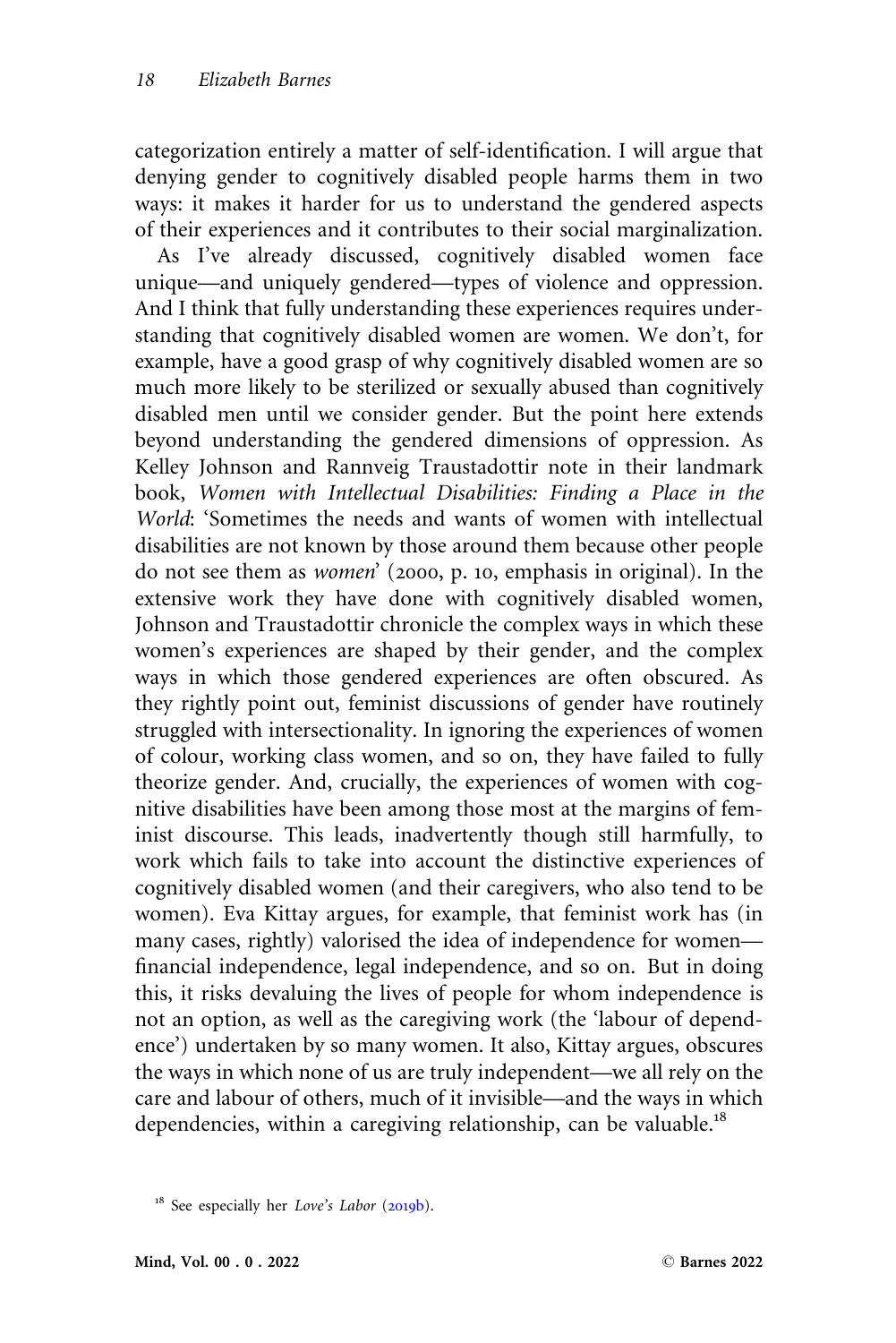As Johnson and Traustadottir eloquently put the problem:

If we believe that feminist analysis and theory should include all the diversity of women's lives and experiences, it is important to examine why women with intellectual disabilities remain so marginal in the discussions of feminists...The key factor here may be that these writers theorize from their personal experience to develop insights into what it means to be a woman...For women who have intellectual disabilities such theorizing has been more problematic...Some women are not able to explore or convey their experiences [of gender] at all because of the nature of their disabilities, and others find it difficult to do so. Further, the intellectual and academic communities have not been accepting of women with intellectual disabilities, and developmental impairment is more likely to restrict the possibilities of expressing experiences in a way that the gatekeepers of what is 'proper' find acceptable. ([Johnson and Traustadottir](#page-26-0) 2000, p. 13)

Contemporary discussions of gender have—rightly—begun to pay more attention to gender identity. And they often note—again, rightly—that failure to discuss gender identity has been a way in which the experiences of trans, nonbinary, agender, and gender nonconforming people have been obscured ([Jenkins](#page-26-0) 2018). But in correcting this lapse, we risk an overcorrection. If we make gender identity the sole determinant of gender membership, we commit exactly the same error we prioritize the way some people experience gender over the way that others do.

It's common, for example, in popular discussions about gender to read statements like this: 'Everyone—transgender or not—has a gender identity. Most people never think about what their gender identity is because it matches their sex at birth'.<sup>19</sup> But it just isn't true that everyone has a gender identity.

This brings me to the second major way in which denying gender to cognitively disabled people is harmful—the way in which it alienates or 'others' them from cognitively typical people. Someone might object to what I've said so far as follows. Yes, denying gender to (many) cognitively disabled people does make them different from most cognitively typical people. But it doesn't follow that this difference is in any way bad. After all, gender is an oppressive social system, and

<sup>&</sup>lt;sup>19</sup> Taken from the Frequently Asked Questions of the Trans Equality website (2016).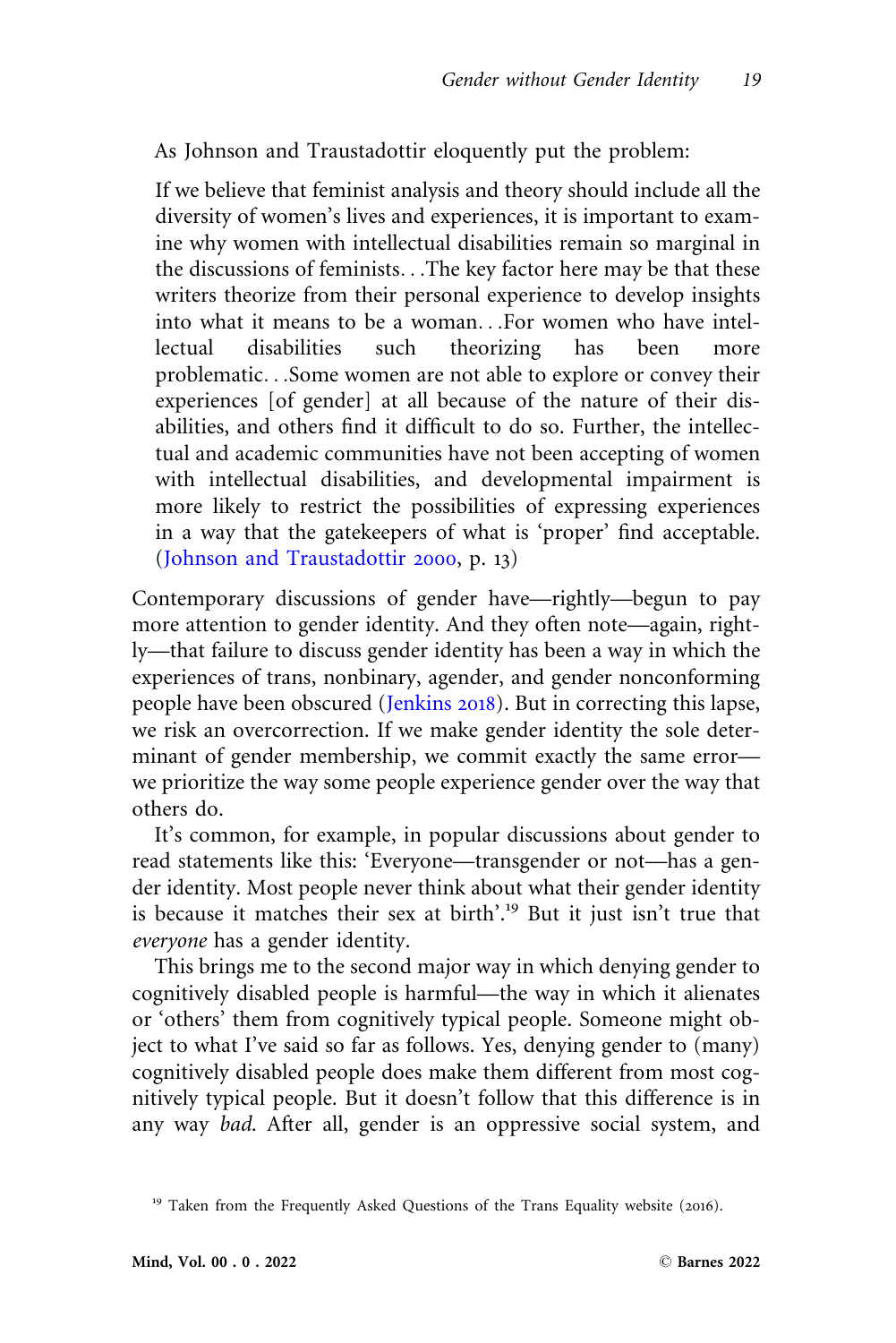freedom from it is something many people desire and work towards. Kate Bornstein famously likens gender to a cult—something that indoctrinates us and something we need to free ourselves from  $(2016)$  $(2016)$  $(2016)$ . If we take this approach to gender, what's so bad about saying that some people are lucky enough to be excluded from it entirely?

While tempting, this line of reasoning seems to me too quick. Although we might argue that gender is something that we ultimately want to get rid of, there's no denying that, in the world we actually inhabit, gender is deeply socially significant. If it weren't, misgendering wouldn't be a big deal, gender identity wouldn't be an 'existential' type of self-identification, gender nonconformity wouldn't be punished, and so on. And when considering whether it's harmful to say that cognitively disabled people are incapable of having gender, we have to consider this reality as it is.

In our world, gender matters. And to say that someone is incapable of having gender is to say that they differ in very deep and significant ways from almost all other people. We already have a tendency to view cognitively disabled people as almost sub-human [\(Crary](#page-25-0) 2018). In saying that they (like non-human animals) do not and cannot have genders we only further their distance from the rest of us.<sup>20</sup> And that distance is striking—and hard to justify—given the multiple ways in which cognitively disabled people's experiences are quite obviously gendered.

## 5. Consensual genders, unknown genders

Briggs and George (manuscript) endorse the view that selfidentification should determine gender. They state that '[r]ecognized membership in categories like woman and man should be adjudicated based on the communicated wishes of the person being gendered, not the perceptions and projections of outsiders'. But they add that:

it's worth noting explicitly that the activist 'party line' is not that nonverbal infants (or people who have otherwise never communicated a gender self-identification) have no gender, but only that their membership in gender categories is unknown. (Briggs and George n.d., p. 8)

<sup>&</sup>lt;sup>20</sup> As [Butler \(](#page-25-0)1990) famously argues, gender norms often 'establish what will and will not be intelligibly human'. We can think that this isn't the way the world should be while acknowledging that it's the way the world is, such that denying gender to cognitively disabled people furthers our tendency to see them as less than fully human.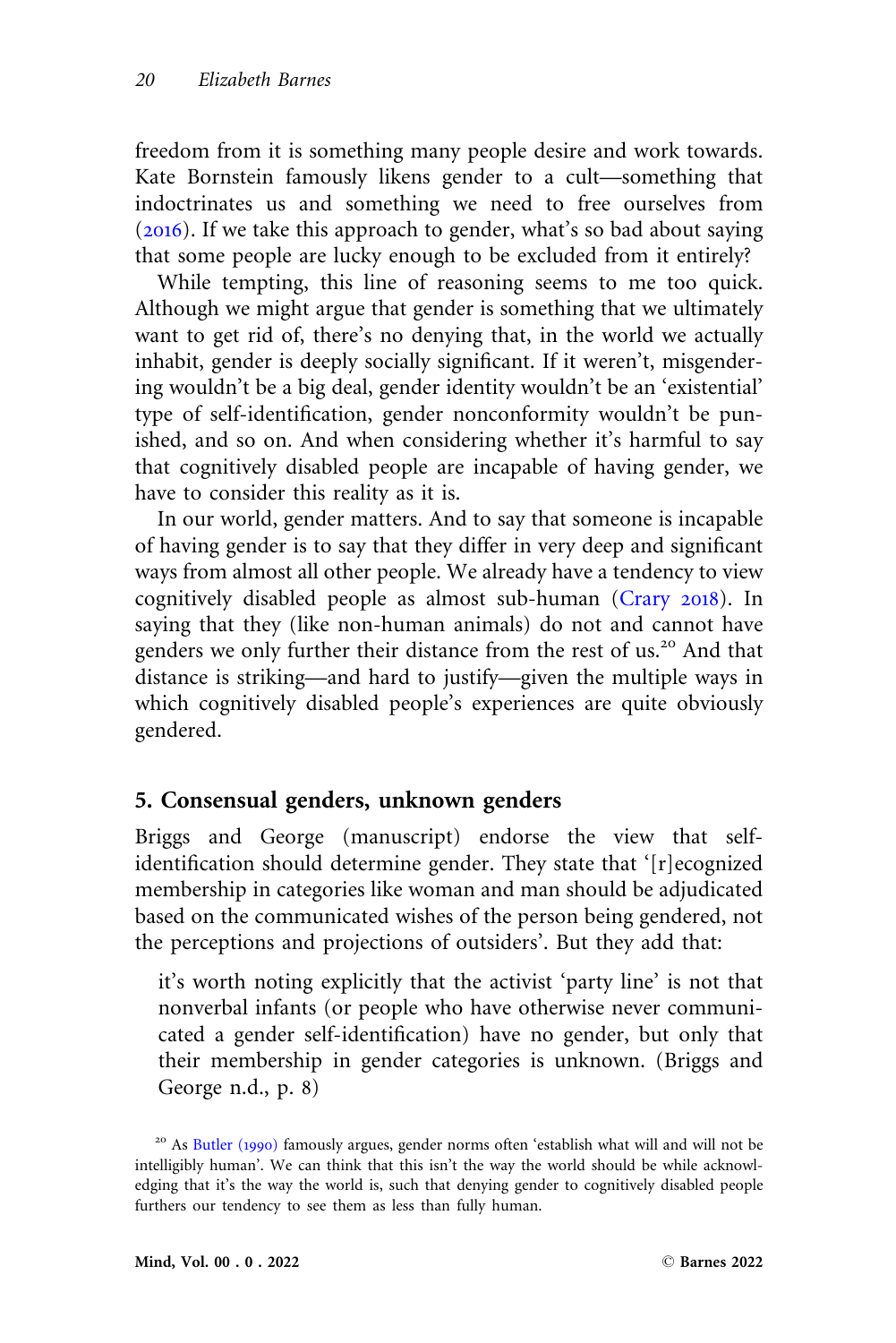In a similar vein, Kate Bornstein writes:

The first question we usually ask new parents is: 'Is it a boy or a girl?'. There is a great answer to that one going around: 'We don't know; it hasn't told us yet'.  $(2016, p. 46)$ 

Could the solution to our problem for identity-based views be that cognitively disabled people have unknown genders? I don't think so.

By their own lights, identity-based views can't say that cognitively disabled people have genders, but that we don't (and can't) know what they are. That's because such views say that gender selfidentification is necessary for belonging to that gender. And again, many cognitively disabled people simply won't have this robust type of gender self-identification. And so they will lack the feature which solely determines gender categorization. Given this, it doesn't make sense to say that they have unknown genders. If they lack the feature that it takes to be a member of a gender, then they lack gender. Again, the analogy to non-human animals is both apt and troubling. It's not that my dog has a gender that I'm unable to know. It's that he doesn't have a gender, and I can easily know this. If we set cognitive criteria for gender membership, the same will be true of many cognitively disabled people.

Further, the considerations that might motivate us to say that a young child has a (currently) unknown gender don't seem to apply in the case of cognitive disability. The idea is that we don't want to assume that a young female is a woman because we don't want to impose that gender on them, and because we don't want to misgender them. Sure, most females are women and most women are female, but this person might identify as something else. This is the crux of treating self-identification as a sufficient condition for gender categorization: it is enough, to be classed as an x, that you self-identify as an x, and so if we don't (yet) know how you self-identify we shouldn't assume you aren't an x. But some cognitively disabled people can't have a robust sense of self-identification with a gender category, at least as this is described on most philosophical accounts. There is, for this group of people, quite simply no secret ingredient. There's no hidden fact that could make their gender determined but unknown. And what I am arguing is that for this class of people, it makes sense indeed, it is important—to classify their gender according to the social role they occupy based on the (profound) social significance of their perceived sex. You can occupy the social role of a woman and yet not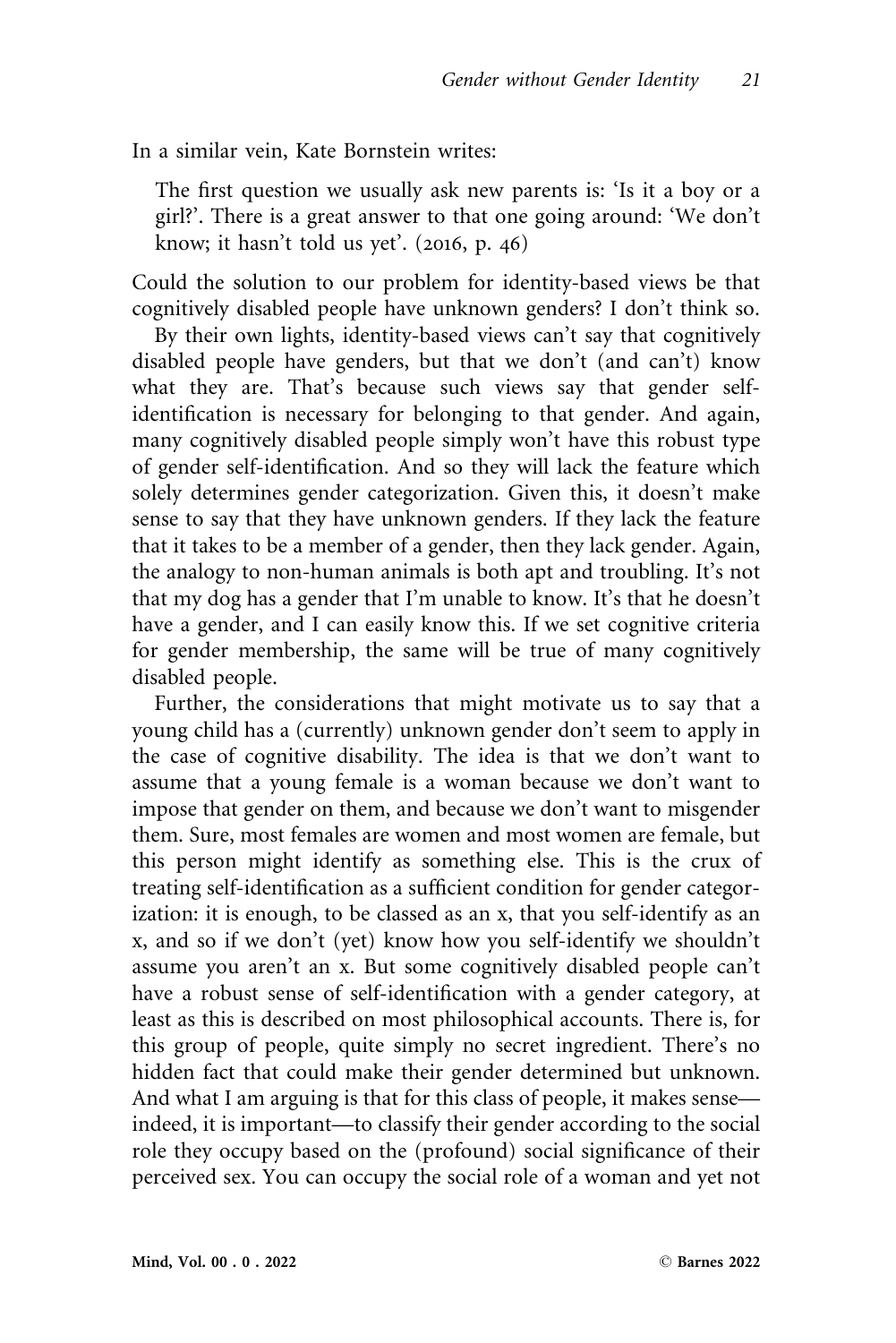be a woman, because gender self-identification can be sufficient for gender categorization. But in the absence of such components of gender—in the absence of the possibility of such components—we have good reason to categorize people who occupy the social role of a woman as women. Gender identity matters to gender categorization, but social role can matter too.

And this brings me to a deeper problem with the 'unknown gender' response. It is politically troubling to suggest that we don't know what gender cognitively disabled people are. Cognitively disabled women are women. Their experience of the world is shaped by this fact, and, as Johnson and Traustadottir forcibly argue, we have often failed to understand those experiences because we so often fail to recognize them as women (2000). This has materially contributed to a failure to adequately understand and address the specifically gendered realities they face. Most studies of cognitively disabled people, for example, fail to mark or segregate data based on gender, often obscuring significant gender differences in how cognitively disabled people experience the world. And campaigns to counter violence against women or the coercive control of women's bodies often fail to include cognitively disabled women, even though they are amongst the people most at risk of such violence and coercion. Advocates for cognitively disabled women—those who spend time with them and love them and learn about their lives—are often adamant that recognizing them as women and including them within feminist discourse about women is vital. Given all of this, it seems unmotivated—indeed, it seems patently false—to insist that we don't know whether they are women because they can't tell us.

This leads us to the broader issue of whether gender can ever be appropriately applied to those who don't choose or endorse it. Briggs and George argue that our norms for gender categorization should be based on the idea of *consensual gender*. The norm of consensual gender maintains that one should never ascribe gender to another person without their normatively valid consent. And this, of course, has repercussions for who we ascribe gender to and in what circumstances. As Briggs and George put it:

The view is that communicated sincere self-identification is necessary and sufficient to justify ascription of category membership or non-membership. A commitment to consensual gendering is first and foremost a claim about our political responsibilities with respect to our labelling practices, but it is in principle possible for the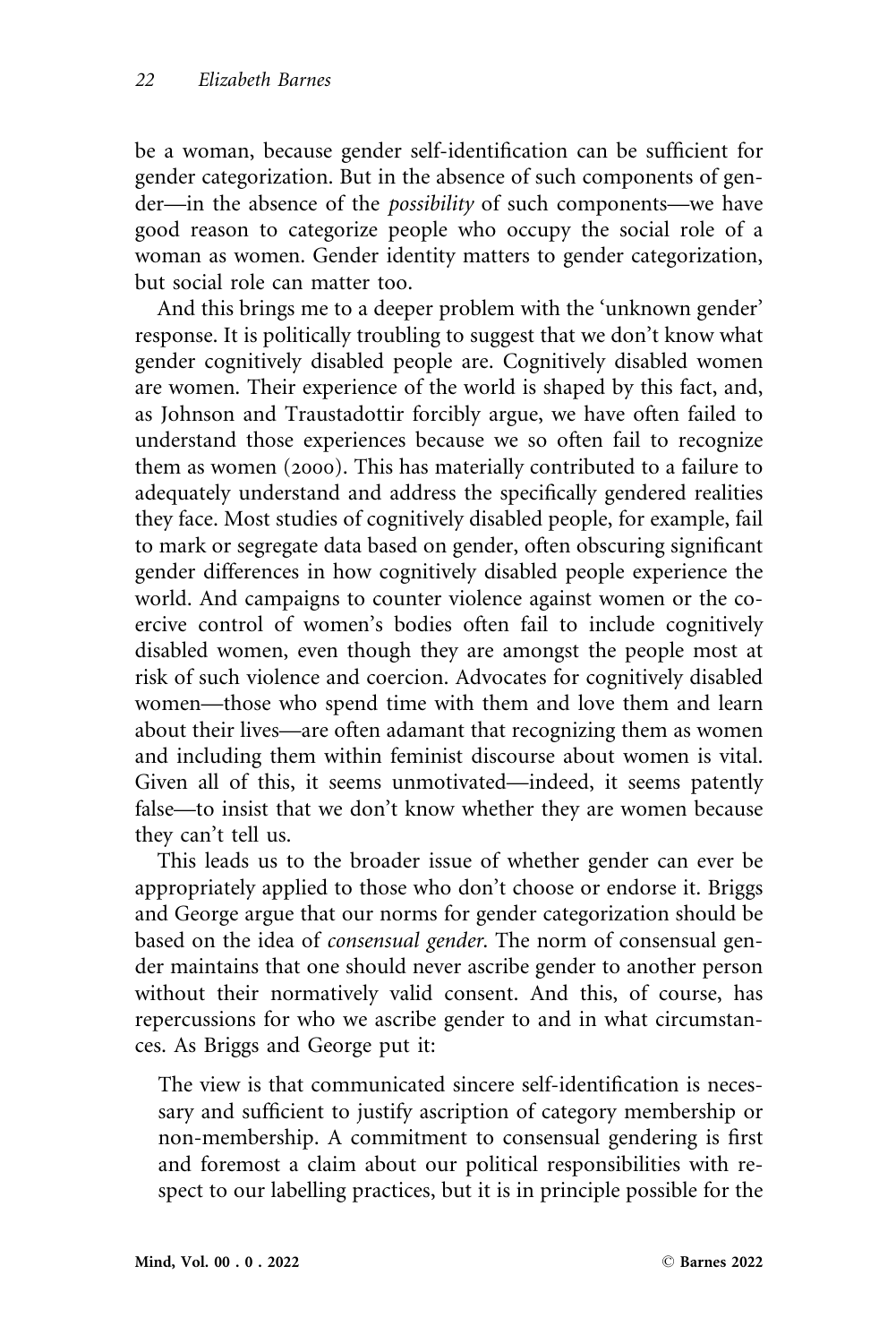resulting pattern of membership and non-membership ascriptions to be wholly accurate. (n.d., pp. 8-9)

As I hope is clear by now, I think a norm like this is helpful and appropriate in many contexts, but not in all of them. Although it is a well-intentioned corrective, I think it fails as a general norm, and the experiences of cognitively disabled people show why. It's important to realize that ascribing gender to someone without their consent can be harmful. But likewise, failing or refusing to assign gender to someone can also be harmful. And when we are considering the experiences of cognitively disabled people, the issue of consent becomes complicated.<sup>21</sup> Both ascribing and withholding gender ascriptions are normatively significant, and for many cognitively disabled people neither will be consensual. Gender can never be fully consensual for everyone. Withholding a gender ascription from someone is a way of applying gender norms to them just as much as assigning a gender ascription is, and some cognitively disabled people cannot voice their consent to either option. Simply withholding gender ascription in cases where a person cannot communicate a self-identification doesn't make gender fully consensual.

This is, of course, compatible with thinking that our ultimate goal for the future should be to ascribe gender only when a person asks for it. But this involves making it the case that gender is less socially important—and less pervasive—than it currently is. That may be the world we should aim for, but it isn't the world we inhabit. The present, actual social significance of gender means that withholding gender ascription isn't always liberation, and can be a way of harming people.

## 6. Summing up

I've argued that the experiences of cognitively disabled people are gendered in a way that makes it both morally and philosophically important for us to recognize them as women and men. And so we cannot treat self-identification as the sole determinant of gender categorization, or the sole criterion for gender ascription. In saying this,

<sup>&</sup>lt;sup>21</sup> There's a complex debate, for example, about whether cognitively disabled people can consent to sex, and whether giving cognitively disabled people access to sex is permissible if and only if they can offer morally valid sexual consent (in the terms we generally frame consent).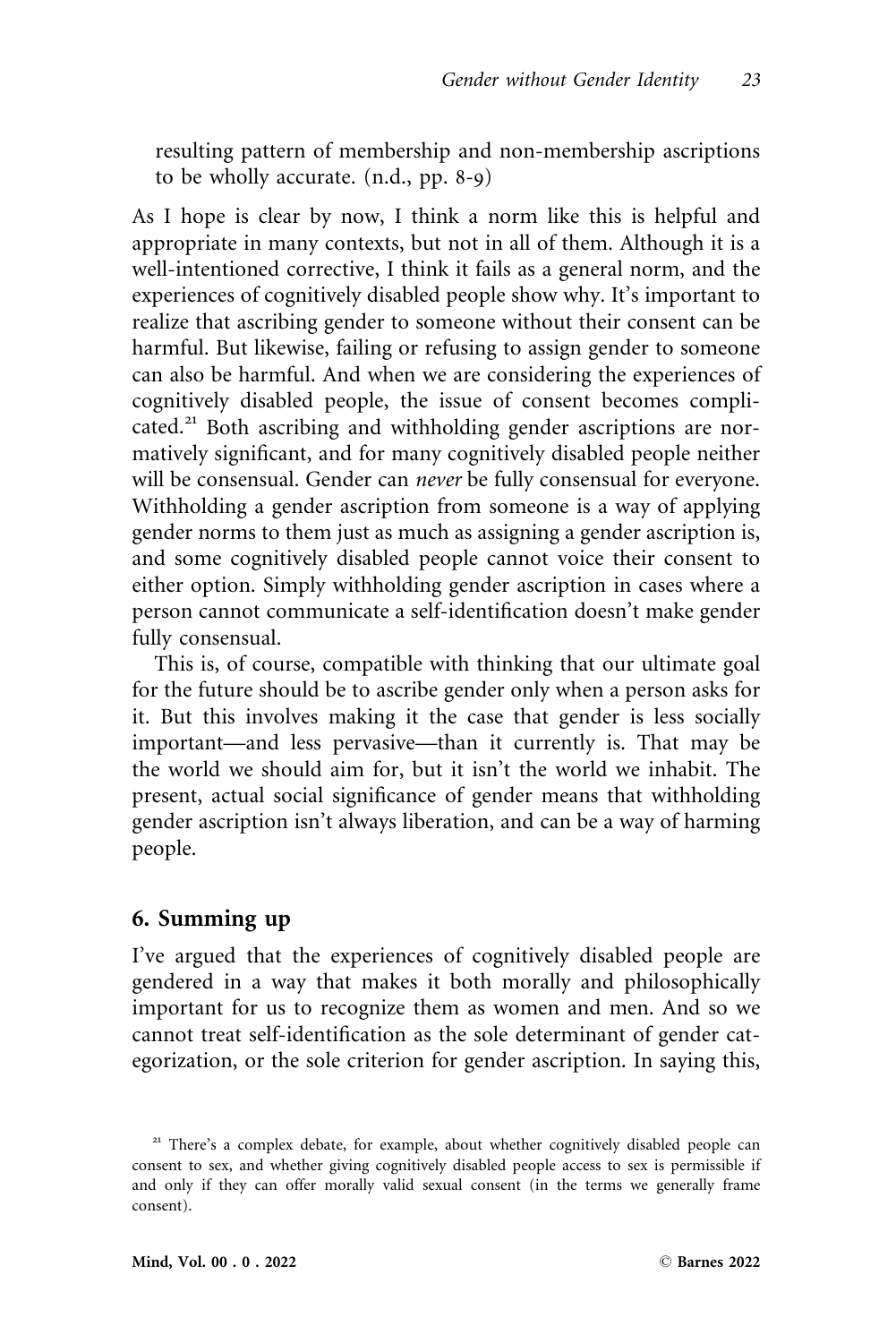I'm not disputing the importance of gender self-identification, or norms which give such self-identification a central role. Rather, I'm simply arguing that in correcting the lack of attention we've often given self-identification, it's important that we don't overcorrect. Self-identification matters to gender categorization, but other things matter too.

This leaves us with the question of what determines gender categorization. And I don't have a complete answer to that question. I'm arguing that it shouldn't be self-identification alone, but I haven't offered a positive theory beyond that. And that raises a worry made salient by the helpful comments of an anonymous referee that any resulting picture will inevitably be cisnormative, because it will result in trans people being members of their gender by exception, or as 'borderline cases'<sup>22</sup>—sexed social role is somehow the 'default', and trans identities are the exception. I don't, in this paper, have a positive theory to offer which counters this worry.

But to gesture toward what such a theory might look like, I offer The Sorting Hat Analogy. And I'm using this analogy in particular in part because it's striking how the author's own fictional creation contains resources to help understand something which she herself so adamantly refuses to understand. In the Harry Potter universe, there are four 'houses' that each have characteristic features associated with them. The Sorting Hat places every Hogwarts student in their house. In this process, the Sorting Hat considers various of your natural characteristics, but it also, crucially, considers what house you want to be placed in. Harry has many of the features associated with House Slytherin—he is talented, ambitious, a rule-breaker, and so on. But he desperately doesn't want to be in Slytherin, he wants to be in Gryffindor, and so the sorting hat places him in Gryffindor. Importantly, though, this doesn't mean that Harry is a borderline Gryffindor or a Gryffindor by exception. Harry is a paradigm Gryffindor. And that's because his self-identification as Gryffindor isn't just one among many in a grab bag of features he can have; the fact that he wants to be in Gryffindor changes and reshapes the nature of the characteristics (ambition, rule-breaking) that would otherwise put him in Slytherin. At the same time, though, you don't have to have beliefs or desires about your house in order to

<sup>&</sup>lt;sup>22</sup> A worry raised in [Bettcher \(](#page-25-0)2013).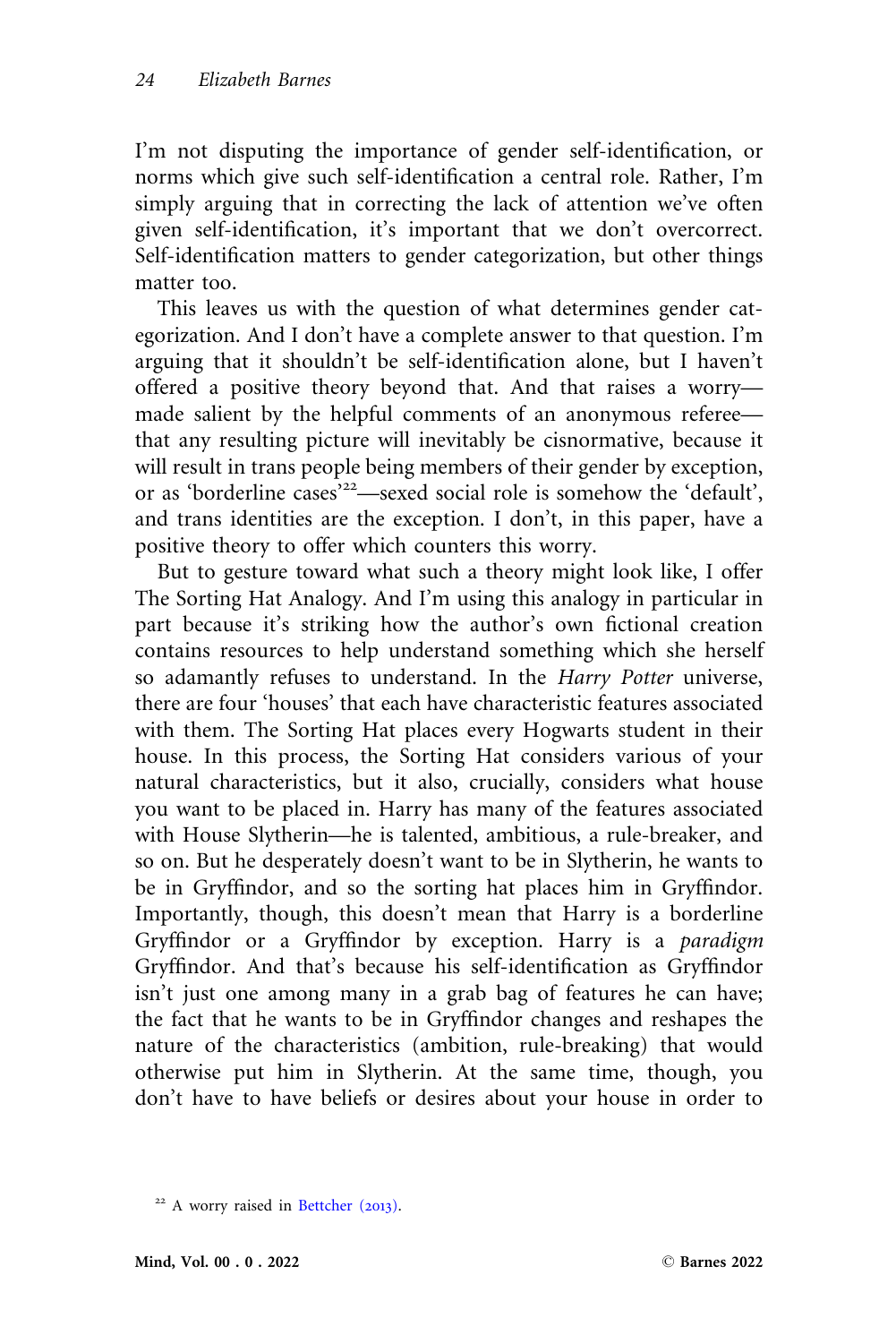be placed in a house. If a student was unable to form beliefs about which house they belonged to, the Sorting Hat could default to their other characteristics and still place them. And, perhaps most importantly, all of this is consistent with thinking that true justice for Hogwarts would involve dismantling the house system. We can, that is, think it's important both that Harry be placed into Gryffindor, and that someone without any beliefs or desires about houses also get a house assignment, while still thinking that ultimately the house system is dumb and should be torn down.

This analogy is, of course, incomplete and imperfect. But the general idea is that we can maintain both that gender identity isn't merely one among many features that matter to gender—that gender identity is special, and structures other aspects of gender—and that someone can have a gender without having a gender identity.

I think Julia Serano's suggestion is apt here:

Instead of saying that all gender is this or all gender is that, let's recognize that the word gender has scores of meaning built into it. It's an amalgamation of bodies, identities, and life experiences, subconscious urges, sensations, and behaviours, some of which develop organically, and others which are shaped by language and culture. Instead of saying that gender is any one single thing, let's start describing it as a holistic experience. [\(Serano](#page-27-0) 2013, p. 107)

There is probably no single thing that gender is, and probably no single way of ascribing gender that is correct for everyone in all cases. When we're considering things like gender categorization and the application of gender terms, I think Stephanie Kapusta is right when she urges that 'however [these terms are] deployed, it is ethically and politically desirable to remain critically aware of the moral contestability—and hence the revisability—of many of [their] deployments' [\(Kapusta](#page-26-0) 2016, p. 514). And that's what this paper has been an attempt to do. However we deploy gender categorization, it's important that we don't forget the experiences of cognitively disabled people, and don't obscure or erase those experiences simply because they are less salient to us. $23$ 

<sup>&</sup>lt;sup>23</sup> Many thanks to Rachel Ades, Matt Andler, Liam Kofi Bright, Ross Cameron, Robin Dembroff, Eva Kittay, Katharine Jenkins, Sally Haslanger, Adele Perera, Jennifer Saul, Jason Turner, Lori Watson, and audiences at Berkeley, Arizona, UNC Asheville, and WOGAP.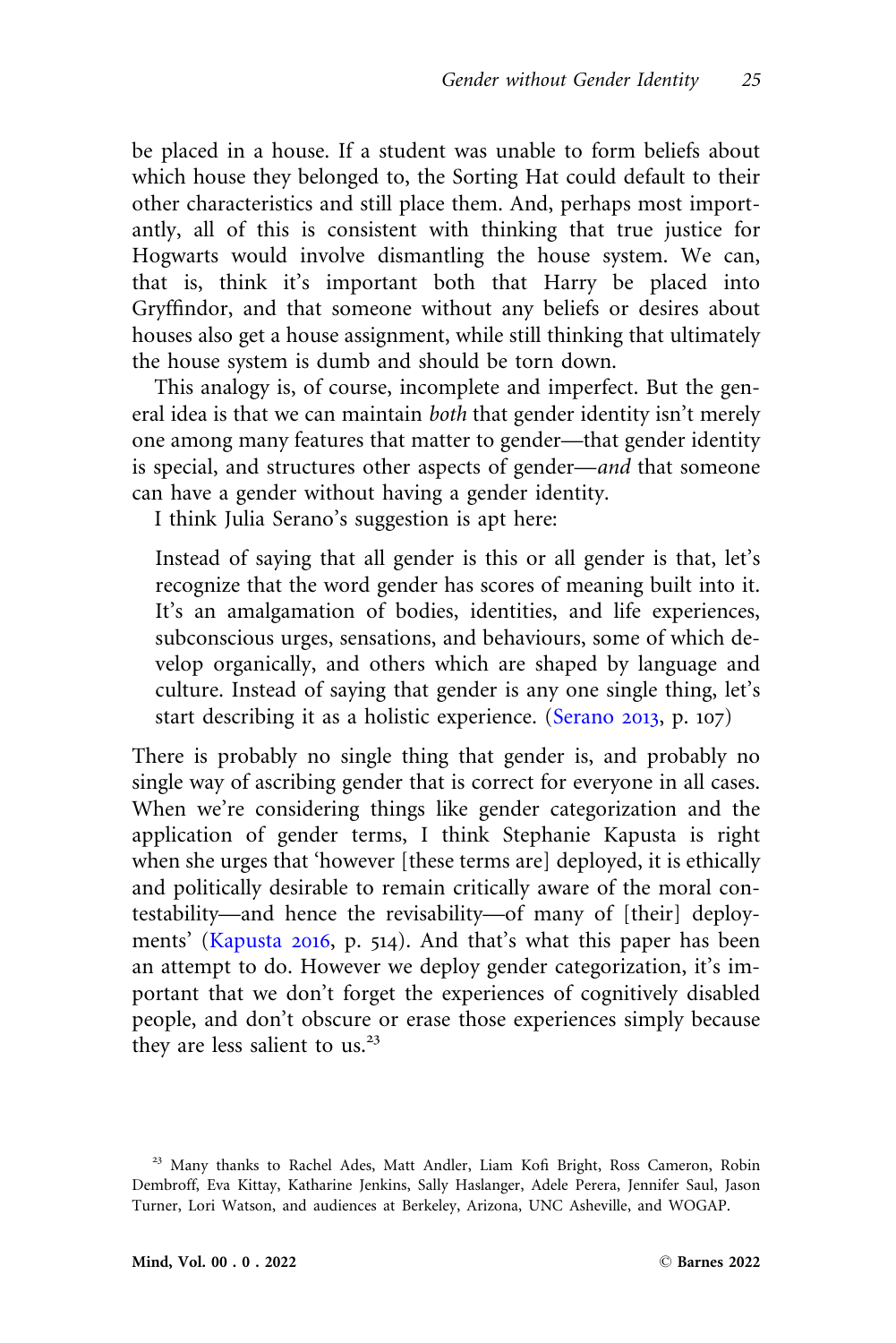#### <span id="page-25-0"></span>References

Afriyic, R., P., Doan, et al. 2014, 'Separating Sex and Gender' in Health Topics in Our Bodies Ourselves <[https://www.ourbodie](https://www.ourbodiesourselves.org/book-excerpts/health-article/separating-sex-and-gender/) [sourselves.org/book-excerpts/health-article/separating-sex-and](https://www.ourbodiesourselves.org/book-excerpts/health-article/separating-sex-and-gender/)[gender/](https://www.ourbodiesourselves.org/book-excerpts/health-article/separating-sex-and-gender/)>

Asta 2018, Categories We Live By (Oxford: Oxford University Press)

- Barnes, E. 2020, 'Gender and Gender Terms', Nous 54 (3), pp. 704–730
- Bettcher, T.M. 2009, 'Trans Identities and First Person Authority', in You've Changed: Sex Reassignment and Personal Identity, L. Shrage (ed.) (Oxford: Oxford University Press)
- —— 2013, 'Trans Woman and the Meaning of 'Woman'', in Philosophy of Sex: Contemporary Readings, Sixth Edition. A. Soble, N. Power, and R. Halwani (eds.). Rowan & Littlefield, pp. 233–250
- Bornstein, K. 2016, Gender Outlaw: On Men, Women, and the Rest of Us (New York: Vintage Books)
- Brady, S. M. 2001, 'Sterilization of Girls and Women With Intellectual Disabilities: Past and Present Justifications', Violence Against Women, 7(4), pp. 432–461
- Braswell, H. 2019, 'Love and Other Disabilities', in Tablet Magazine <<https://www.ta>b letmag.com/jewish-arts-and-culture/ 286923/love-and-other-disabilities>
- Briggs, R.A. and B.R. George n.d., 'Science Fiction Double Feature' [manuscript]
- Butler, J. 1990, Gender Trouble (London: Routledge)
- Crary, A. 2018, 'Cognitive Disability and Moral Status', in The Oxford Handbook of Philosophy and Disa bility, A. Cureton, and D.T. Wasserman (eds.)
- Dembroff, R. 2019, 'Beyond Binary: Genderqueer as a Critical Gender Kind', Philosopher's Imprint
- —— forthcoming, 'Real Talk on the Metaphysics of Gender', forthcoming in Philosophical Topics issue on Gendered Oppression and its Intersections
- Diaz-Leon, E. 2016, 'Woman as a Politically Significant Term: A Solution to the Puzzle', *Hypatia*  $31(2)$  pp. 245–258
- Fitzgerald, C. and P. Withers 2013, ''I don't know what a proper woman means': what women with intellectual disabilities think about sex, sexuality and themselves', British Journal of Learning Dis- abilities, 41: pp. 5–12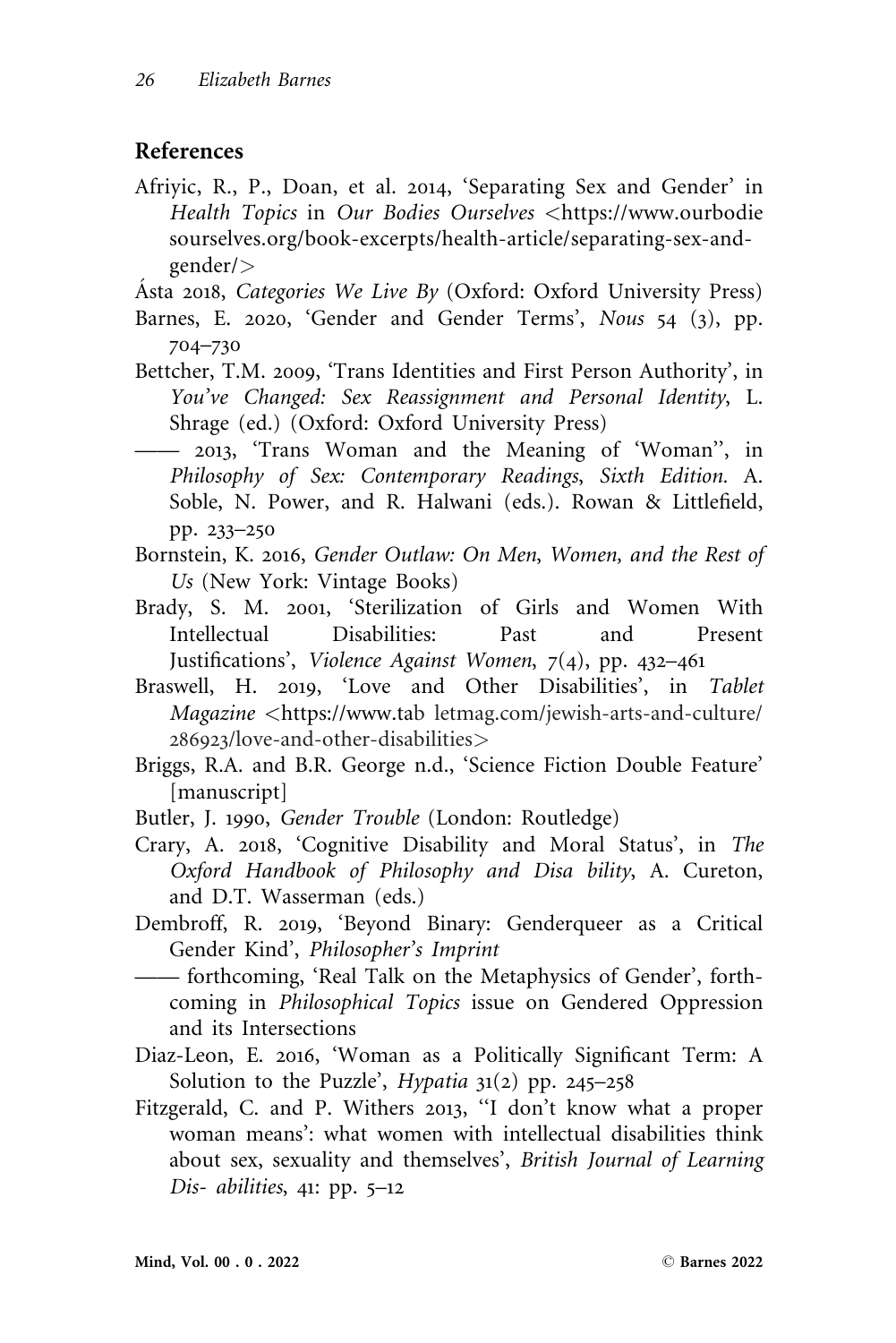- <span id="page-26-0"></span>Haslanger, S. 2000, 'Gender and Race: (What) Are They? (What) Do We Want Them To Be?', Noûs  $34(1)$  pp.  $31-55$
- Jenkins, K. 2016, 'Amelioration and Inclusion: Gender Identity and the Concept of Woman', *Ethics*,  $126(2)$  pp.  $394-421$
- —— 2018, 'Towards an Account of Gender Identity', Ergo 5
- Johnson, K., and R. Traustadottir 2000, Women with Intellectual Disabilities: Finding a Place in the World, (London: Jessica Kingsley Publishers)
- Joseph, Y. 2019, 'UK Court Says Mentally Disabled Woman Must Have Abortion', in The New York Times <[https://www.nytimes.com/](https://www.nytimes.com/2019/06/23/world/europe/abortion-mentally-disabled) 2019/06/23[/world/europe/abortion-mentally-disabled-](https://www.nytimes.com/2019/06/23/world/europe/abortion-mentally-disabled)uk.html>
- Kapusta, S.J. 2016, 'Misgendering and its Moral Contestability', Hypatia 31(3) pp. 502–519
- Kirschner, K.L., R. Brashler and T.A. Savage 2007, 'Ashley X', American Journal of Physical Medicine & Rehabilitation: December 2007 86(12) pp. 1023–1029
- Kittay, E. 2005, 'At the Margins of Moral Personhood', Ethics 116(1) pp. 100–131
- —— 2019a, Learning from My Daughter (Oxford: Oxford University Press)
- —— 2019b, Love's Labor: Essays on Women, Equality and Dependency (New York: Routledge)
- Mays, J.M. 2006, 'Feminist disability theory: domestic violence against women with a disability', Dis- ability & Society, 21(2), pp. 147–158
- McCarthy, M. 1998, 'Sexual violence against women with learning disabilities', Feminism & Psychol- ogy 8(4): pp. 544–551
- —— 2014, 'Women with intellectual disability: Their sexual lives in the 21st century', Journal of Intellectual & Developmental Disability,  $39(2)$
- McCarthy, M. and D. Thompson 1997, 'A Prevalence Study of Sexual Abuse of Adults with Intellectual Disabilities Referred for Sex Education', Journal of Applied Research in Intellectual Disabilities, 10: pp. 105–124
- McKittrick, J. 2015, 'A dispositional Account of gender', Philosophical Studies 172(10) pp. 2575–2589
- Meer, T., and H. Combrinck 2015, 'Invisible intersections: Understanding the complex stigmatisa- tion of women with intellectual disabilities in their vulnerability to gender-based violence', Agenda, 29(2), pp. 14–23
- Mikkola, M. 2016, The Wrongs of Injustice: Dehumanization and its Role in Feminist Philosophy (Oxford: Oxford University Press)